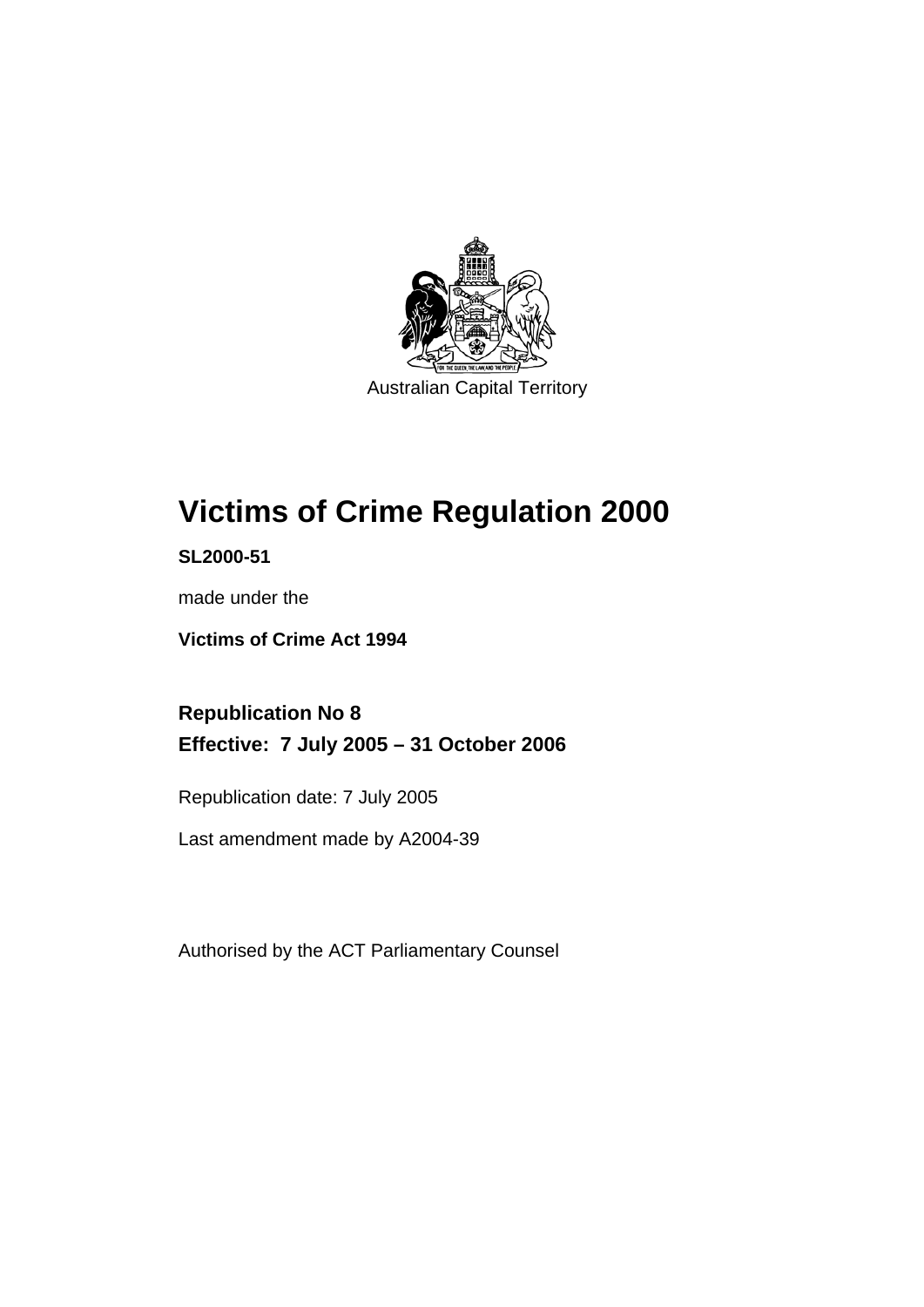#### **About this republication**

#### **The republished law**

This is a republication of the *Victims of Crime Regulation 2000*, made under the *Victims of Crime Act 1994* (including any amendment made under the *Legislation Act 2001*, part 11.3 (Editorial changes)) as in force on 7 July 2005*.* It also includes any amendment, repeal or expiry affecting the republished law to 7 July 2005.

The legislation history and amendment history of the republished law are set out in endnotes 3 and 4.

#### **Kinds of republications**

The Parliamentary Counsel's Office prepares 2 kinds of republications of ACT laws (see the ACT legislation register at www.legislation.act.gov.au):

- authorised republications to which the *Legislation Act 2001* applies
- unauthorised republications.

The status of this republication appears on the bottom of each page.

#### **Editorial changes**

The *Legislation Act 2001*, part 11.3 authorises the Parliamentary Counsel to make editorial amendments and other changes of a formal nature when preparing a law for republication. Editorial changes do not change the effect of the law, but have effect as if they had been made by an Act commencing on the republication date (see *Legislation Act 2001*, s 115 and s 117). The changes are made if the Parliamentary Counsel considers they are desirable to bring the law into line, or more closely into line, with current legislative drafting practice.

This republication does not include amendments made under part 11.3 (see endnote 1).

#### **Uncommenced provisions and amendments**

If a provision of the republished law has not commenced or is affected by an uncommenced amendment, the symbol  $\mathbf{U}$  appears immediately before the provision heading. The text of the uncommenced provision or amendment appears only in the last endnote.

#### **Modifications**

If a provision of the republished law is affected by a current modification, the symbol  $\mathbf{M}$ appears immediately before the provision heading. The text of the modifying provision appears in the endnotes. For the legal status of modifications, see *Legislation Act 2001*, section 95.

#### **Penalties**

The value of a penalty unit for an offence against this republished law at the republication date is—

- (a) if the person charged is an individual—\$100; or
- (b) if the person charged is a corporation—\$500.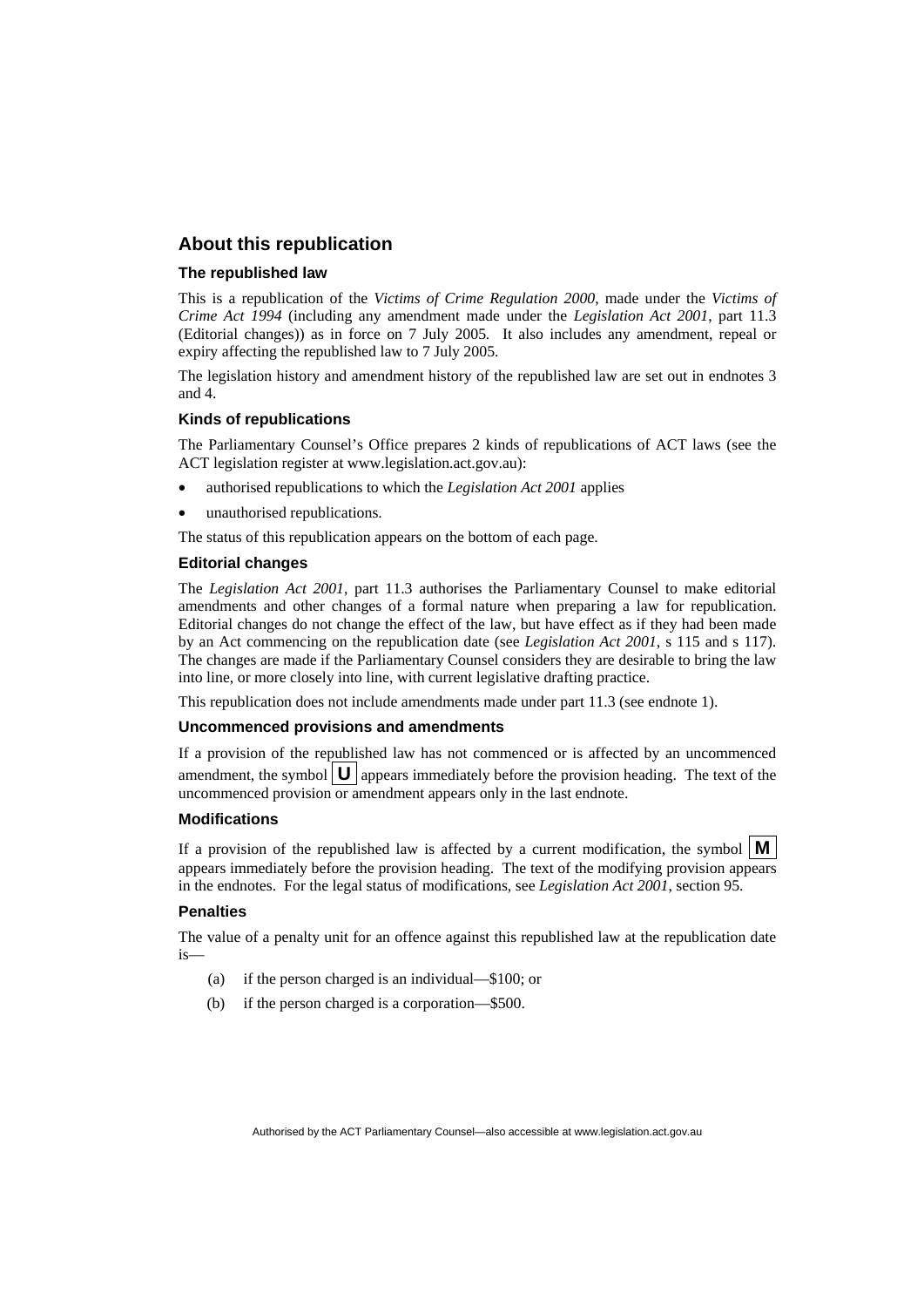

# **Victims of Crime Regulation 2000**

made under the

**Victims of Crime Act 1994** 

### **Contents**

|                     |                                     | Page       |  |
|---------------------|-------------------------------------|------------|--|
| Part 1              | <b>Preliminary</b>                  |            |  |
| 1                   | Name of regulation                  | 2          |  |
| 3                   | Dictionary                          | 2          |  |
| 4                   | <b>Notes</b>                        | 2          |  |
| Part 2              | Victims assistance board            |            |  |
| <b>Division 2.1</b> | <b>Establishment and membership</b> |            |  |
| 5                   | Establishment                       | 3          |  |
| 6                   | <b>Functions</b><br>3               |            |  |
| 7                   | Membership of board<br>4            |            |  |
| 8                   | Appointed members of board<br>4     |            |  |
| 9                   | Conditions of appointment generally | 5          |  |
| R <sub>8</sub>      | Victims of Crime Regulation 2000    | contents 1 |  |
| 07/07/05            | Effective: 07/07/05-31/10/06        |            |  |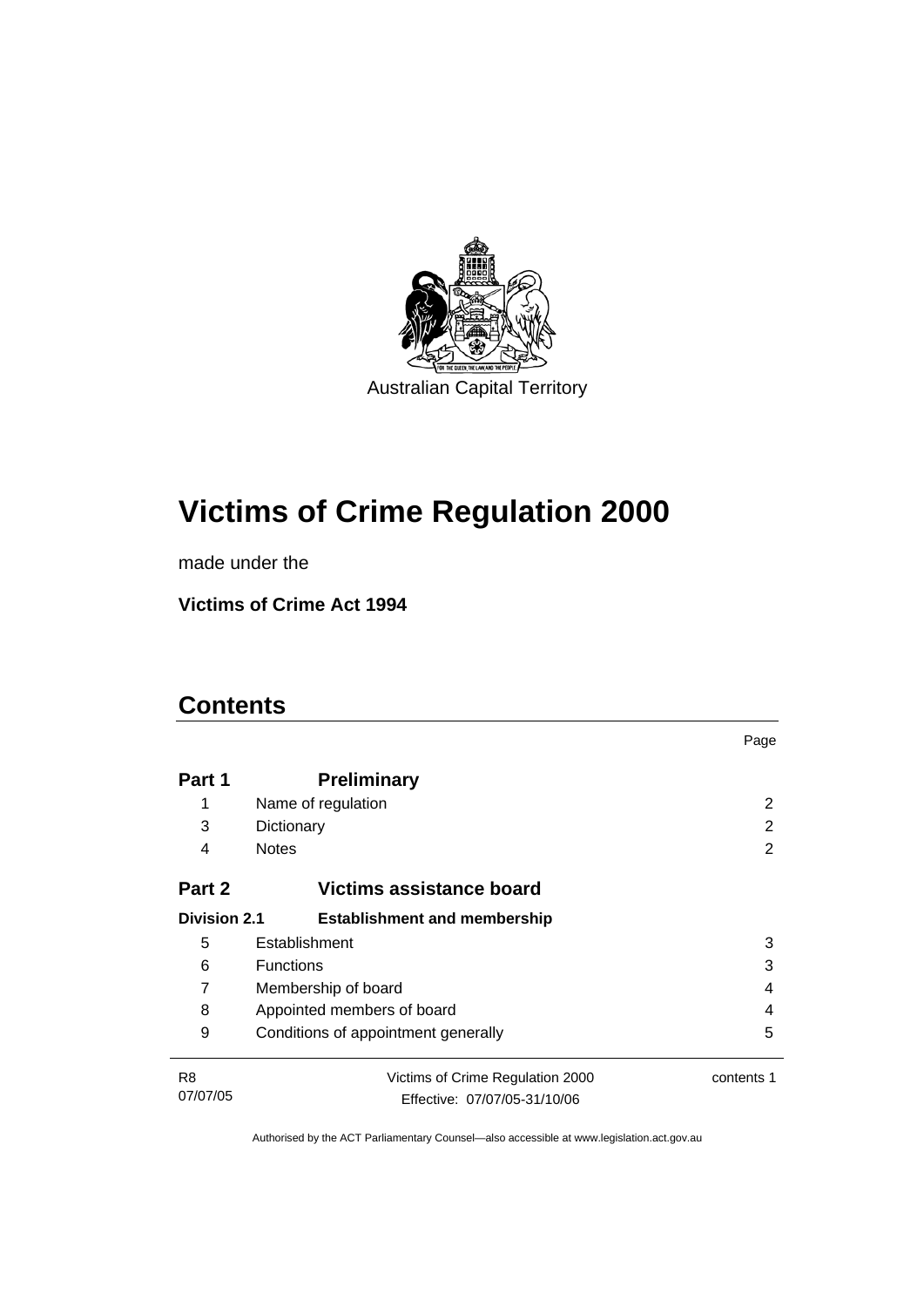| 10<br>11<br>Division 2.2<br>13 | Chairperson and deputy chairperson<br>Duration of appointment<br><b>Proceedings of board</b><br>Time and place of meetings | Page<br>6<br>6<br>$\overline{7}$ |
|--------------------------------|----------------------------------------------------------------------------------------------------------------------------|----------------------------------|
| 14                             | Procedures governing conduct of meetings                                                                                   | 7                                |
| 15                             | Disclosure of interests                                                                                                    | 8                                |
| 16                             | Staff of the board                                                                                                         | 9                                |
| 17                             | Guidelines                                                                                                                 | 9                                |
| 18                             | Independent arbitrators                                                                                                    | 9                                |
| Part 3                         | <b>Victims services scheme</b>                                                                                             |                                  |
| <b>Division 3.1</b>            | The victims services scheme                                                                                                |                                  |
| 19                             | Victims services scheme                                                                                                    | 11                               |
| 20                             | Objects of the victims services scheme                                                                                     | 11                               |
| 21                             | Responsible service agency                                                                                                 | 12                               |
| 22                             | Responsible service agency-functions                                                                                       | 12                               |
| 23                             | Responsible service agency-obligations                                                                                     | 13                               |
| 24                             | Eligible victims under the victims services scheme                                                                         | 14                               |
| <b>Division 3.2</b>            | <b>Review of eligibility decisions</b>                                                                                     |                                  |
| 25                             | Notice to be given of eligibility decisions                                                                                | 15                               |
| 26                             | Who may apply for internal review of decisions                                                                             | 15                               |
| 27                             | Applications for internal review                                                                                           | 16                               |
| 28                             | Internal review                                                                                                            | 16                               |
| 29                             | <b>Eligibility Review Committee</b>                                                                                        | 16                               |
| 30                             | Review by committee                                                                                                        | 17                               |
| 31                             | Committee review                                                                                                           | 17                               |
| 32                             | Review by administrative appeals tribunal                                                                                  | 17                               |
| Division 3.3                   | Levels of service under the victims services scheme                                                                        |                                  |
| 33                             | Level 1 service                                                                                                            | 17                               |
| 34                             | Level 2 service                                                                                                            | 18                               |
| 35                             | Level 3 service                                                                                                            | 19                               |
| 36                             | <b>Exceptional cases</b>                                                                                                   | 20                               |
| 37                             | How contact hours are provided                                                                                             | 21                               |
| contents 2                     | Victims of Crime Regulation 2000<br>Effective: 07/07/05-31/10/06                                                           | R <sub>8</sub><br>07/07/05       |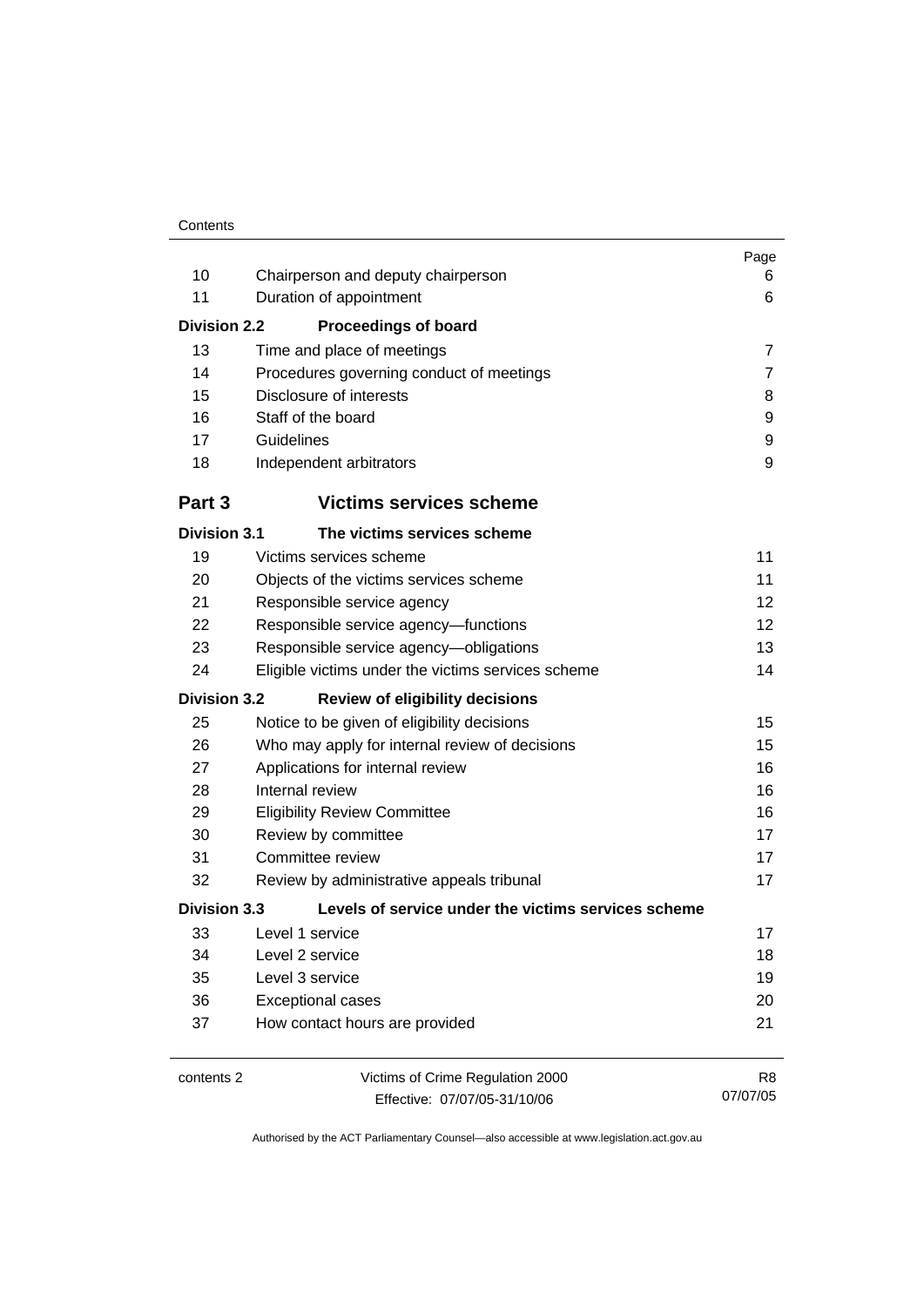|                     |                                                                              | Contents   |
|---------------------|------------------------------------------------------------------------------|------------|
|                     |                                                                              | Page       |
| 38                  | Arbitration-care plans                                                       | 21         |
| 39                  | Case closure                                                                 | 22         |
| <b>Division 3.4</b> | <b>Service providers</b>                                                     |            |
| 40                  | Approved service providers                                                   | 22         |
| 41                  | Criteria for approval                                                        | 22         |
| 42                  | Suspension of approval                                                       | 24         |
| 43                  | Cancellation of approval                                                     | 24         |
| <b>Division 3.5</b> | General                                                                      |            |
| 44                  | Volunteer program                                                            | 25         |
| 45                  | Special financial assistance-statements                                      | 25         |
| 46                  | Notice of decisions                                                          | 25         |
| 47                  | Review of decisions                                                          | 26         |
| Part 4              | <b>Miscellaneous</b>                                                         |            |
| 48                  | Guidelines-volunteers                                                        | 27         |
| 49                  | Annual reporting authority                                                   | 28         |
| 50                  | Determination of fees for services provided by approved service<br>providers | 28         |
| 51                  | Approved forms                                                               | 28         |
| Part 5              | <b>Modification of regulation</b>                                            |            |
| 52                  | Application of pt 5                                                          | 29         |
| 53                  | Dictionary, definition of health professional                                | 29         |
| 55                  | Expiry of pt 5                                                               | 30         |
| <b>Dictionary</b>   |                                                                              | 31         |
|                     |                                                                              |            |
| <b>Endnotes</b>     |                                                                              |            |
| 1                   | About the endnotes                                                           | 35         |
| 2                   | Abbreviation key                                                             | 35         |
| 3                   | Legislation history                                                          | 36         |
| 4                   | Amendment history                                                            | 37         |
| 5                   | Earlier republications                                                       | 39         |
| R <sub>8</sub>      | Victims of Crime Regulation 2000                                             | contents 3 |
| 07/07/05            | Effective: 07/07/05-31/10/06                                                 |            |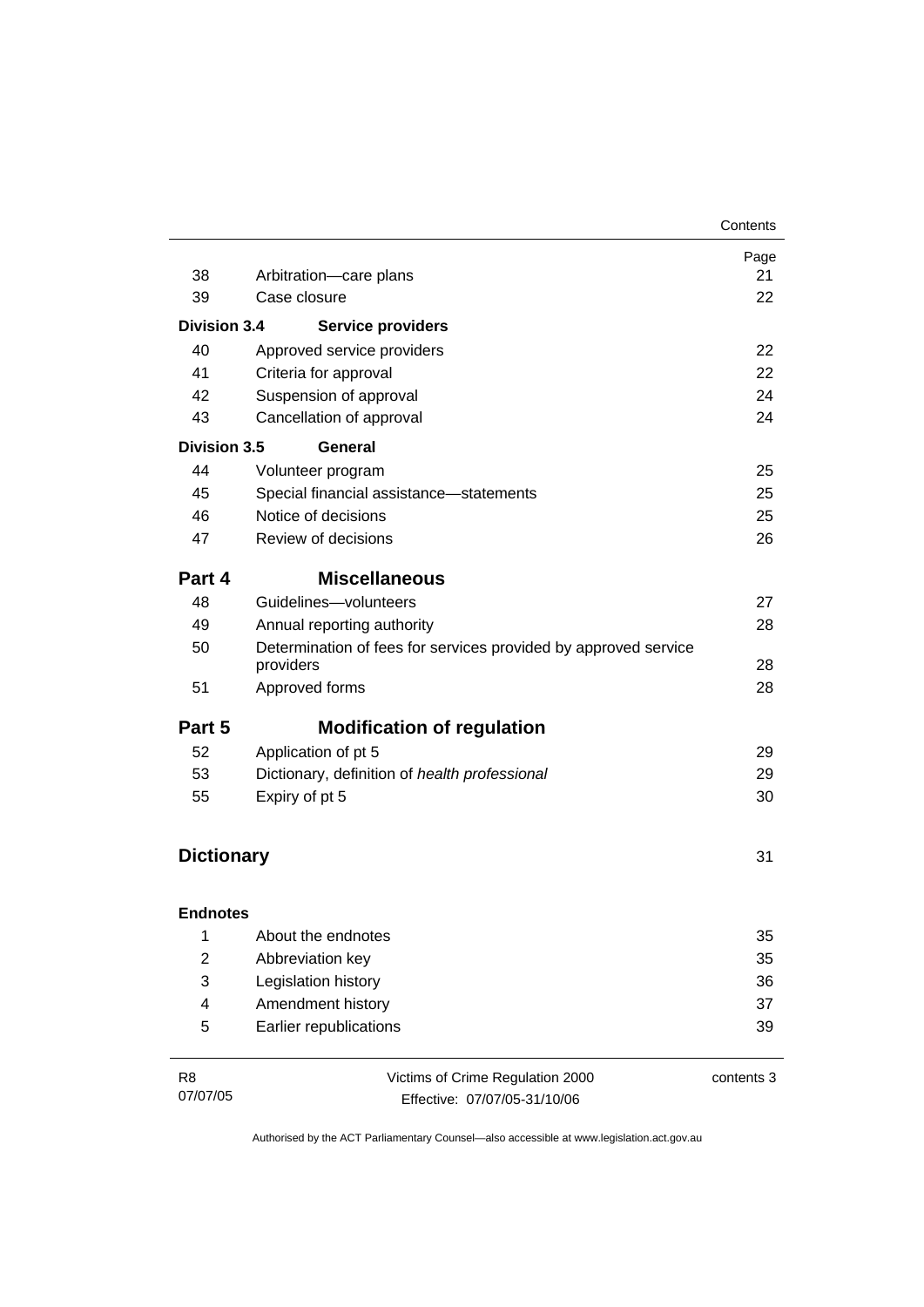**Contents** 

Page

contents 4 Victims of Crime Regulation 2000 Effective: 07/07/05-31/10/06

R8 07/07/05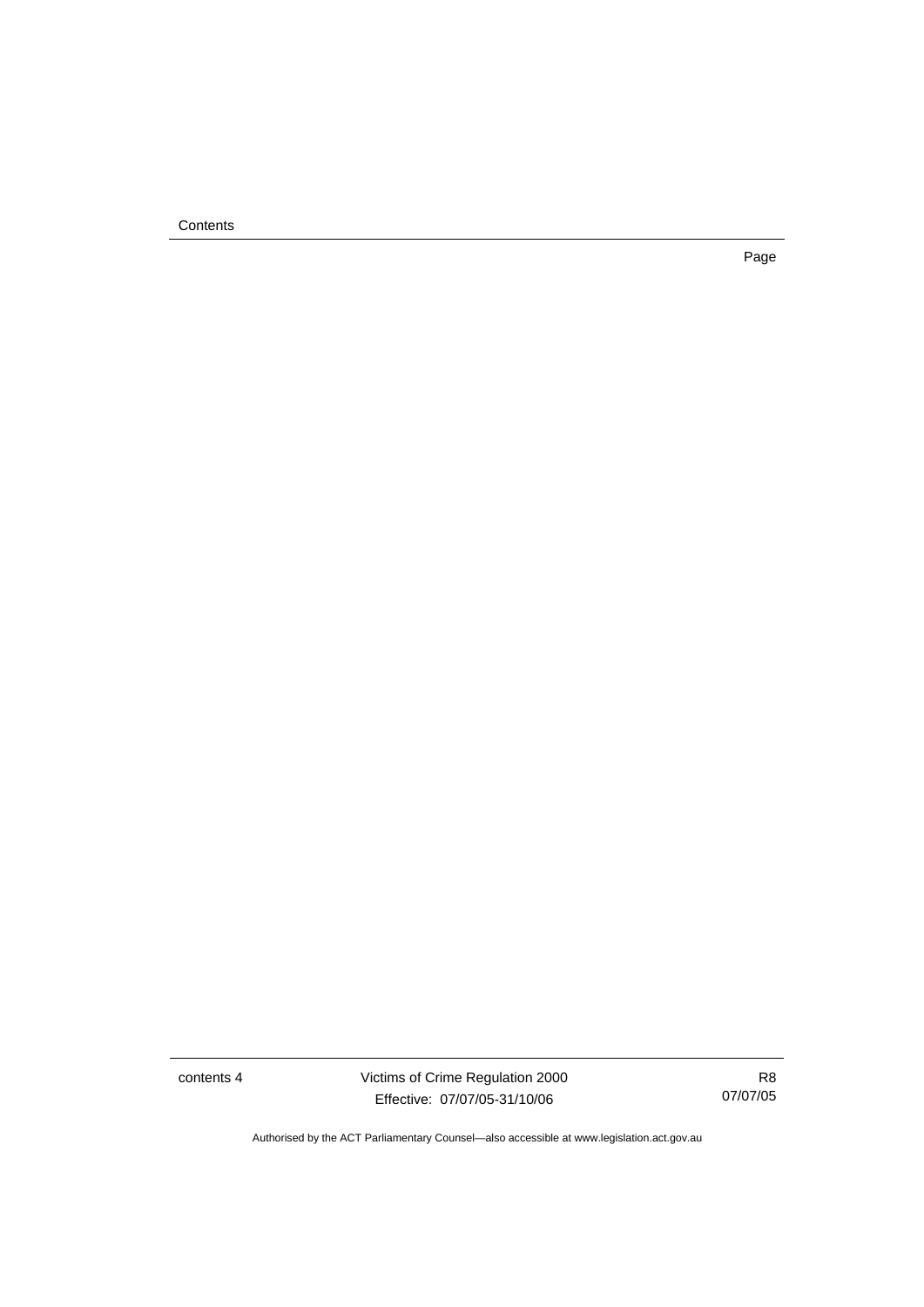

# **Victims of Crime Regulation 2000**

made under the

l

**Victims of Crime Act 1994** 

R8 07/07/05 Victims of Crime Regulation 2000 Effective: 07/07/05-31/10/06

page 1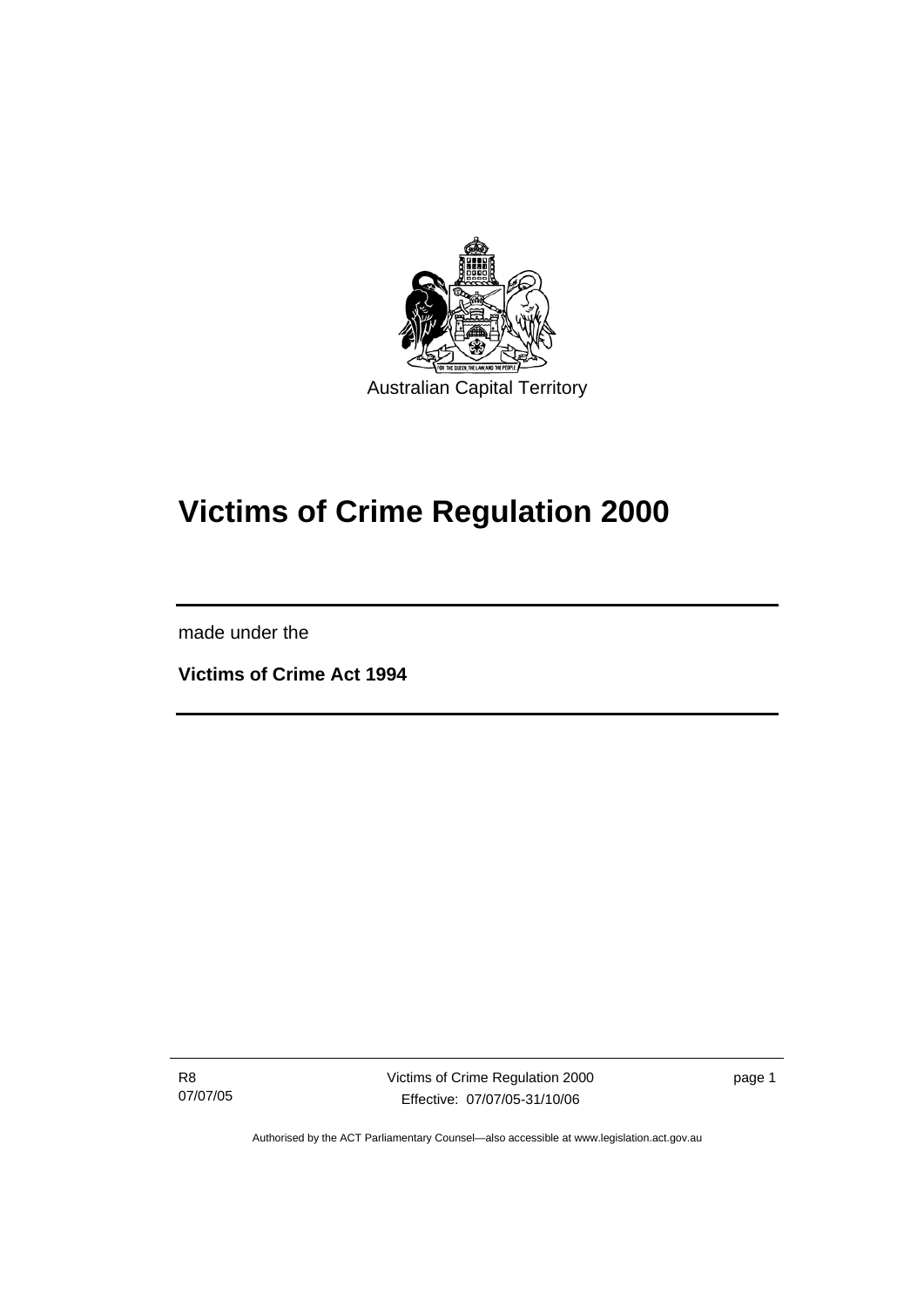#### Part 1 **Preliminary**

Section 1

### **Part 1** Preliminary

#### **1 Name of regulation**

This regulation is the *Victims of Crime Regulation 2000*.

#### **3 Dictionary**

The dictionary at the end of this regulation is part of this regulation.

*Note 1* The dictionary at the end of this regulation defines certain terms used in this regulation and includes references (*signpost definitions*) to other terms defined elsewhere.

> For example, the signpost definition '*serious crime*—see the *Victims of Crime (Financial Assistance) Act 1983*, section 2' means that the term 'serious crime' is defined in that section and the definition applies to this regulation.

*Note 2* A definition in the dictionary (including a signpost definition) applies to the entire regulation unless the definition, or another provision of this regulation, provides otherwise or the contrary intention otherwise appears (see Legislation Act, s 155 and s 156 (1)).

#### **4 Notes**

A note included in this regulation is explanatory and is not part of this regulation.

*Note* See the Legislation Act, s 127 (1), (4) and (5) for the legal status of notes.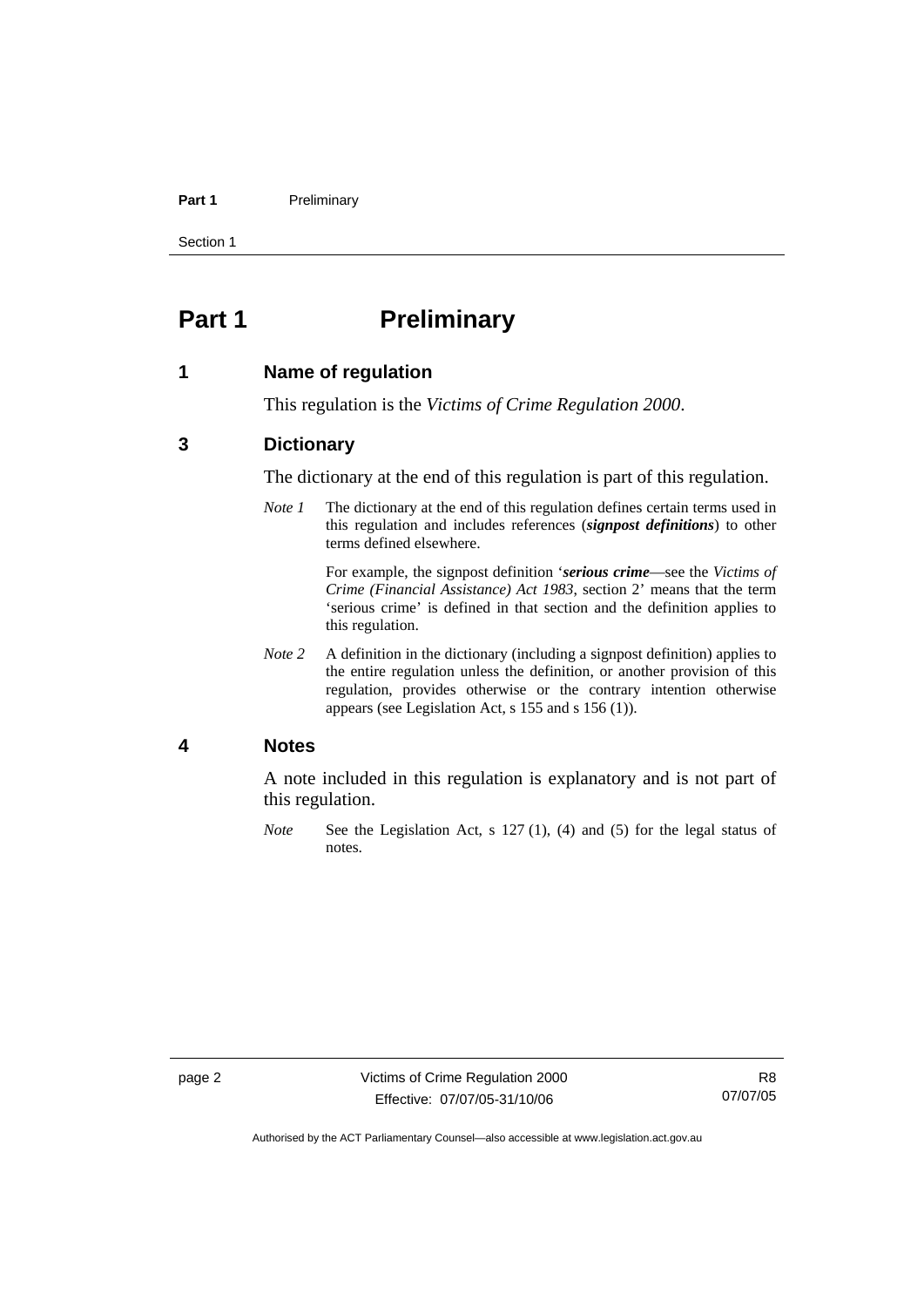### **Part 2 Victims assistance board**

### **Division 2.1 Establishment and membership**

#### **5 Establishment**

The Victims Assistance Board is established.

#### **6 Functions**

The functions of the board are—

- (a) to monitor and evaluate the responsible service agency's management of the victims services scheme; and
- (b) to approve service providers; and
- (c) to prepare guidelines for the management of the victims services scheme; and
- (d) to make recommendations to the Minister about fees for services under the victims services scheme; and
- (e) to supervise the keeping by the responsible service agency of a statistical database about the operation of the victims services scheme; and
- (f) to approve independent arbitrators to resolve any disagreements between case coordinators for eligible victims and approved service providers; and
- (g) to advise the Minister on the operation of the victims services scheme and any change to the scheme it considers desirable; and
- (h) when asked by the coordinator, to give advice or information to the coordinator on issues about victims generally; and

page 3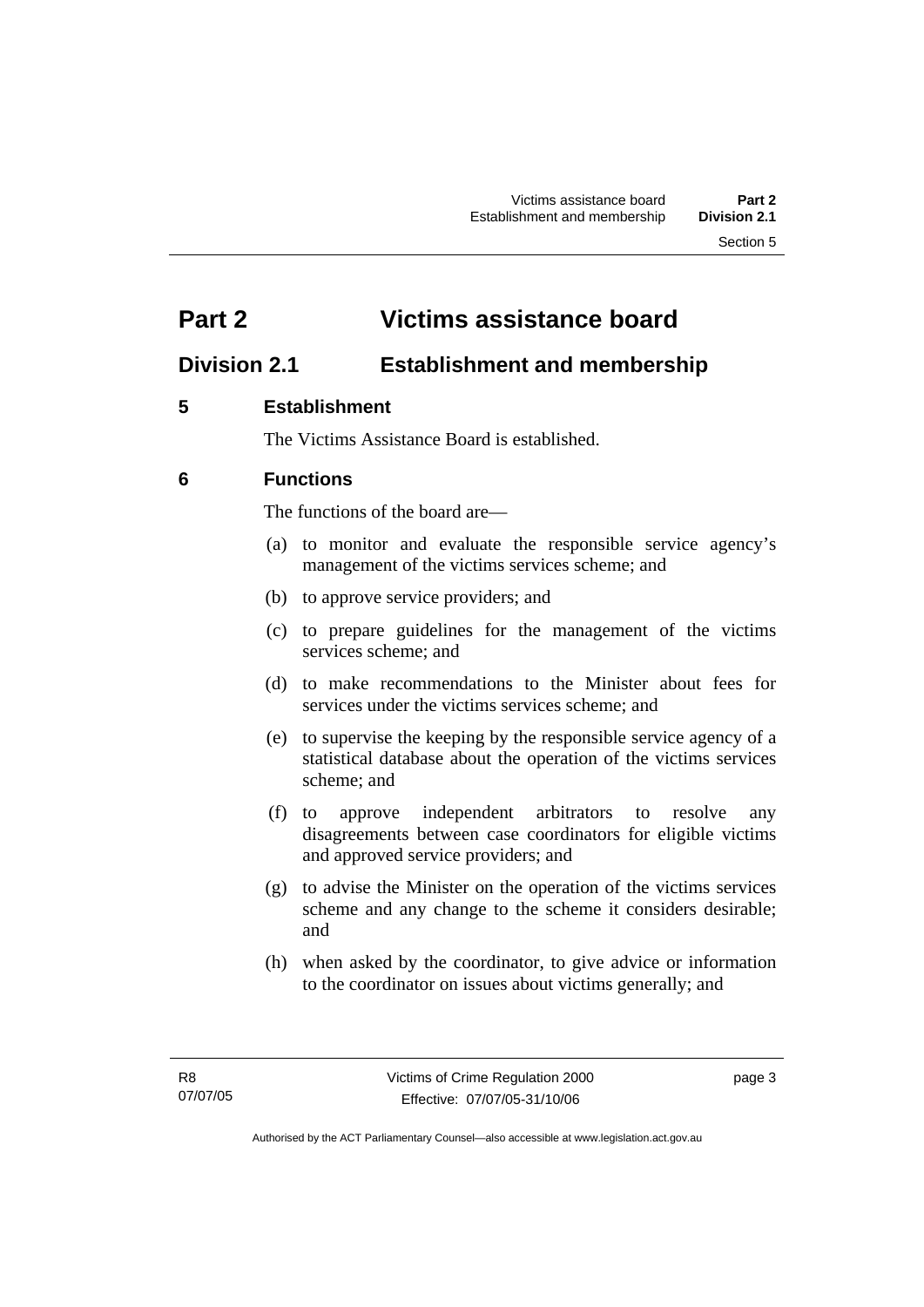(i) to exercise any other function given to the board under the Act or any other Territory law.

#### **7 Membership of board**

- (1) The board consists of—
	- (a) the coordinator; and
	- (b) the appointed members.
- (2) The appointed members are to be appointed by the Minister.
	- *Note 1* For the making of appointments (including acting appointments), see the Legislation Act, pt 19.3.
	- *Note 2* Certain Ministerial appointments require consultation with an Assembly committee and are disallowable (see Legislation Act, div 19.3.3).

#### **8 Appointed members of board**

- (1) The Minister must appoint as members—
	- (a) a representative of each of the following:
		- (i) the DPP (the *DPP member*);
		- (ii) the Australian Federal Police (the *AFP member*);
		- (iii) ACT courts (the *courts member*);
		- (iv) the administrative unit allocated responsibility for the administration of justice (the *justice member*);
		- (v) the administrative unit allocated responsibility for the administration of community support services (the *community support member*);
		- (vi) the administrative unit allocated responsibility for the administration of youth policy and services (the *youth policy and services member*); and
	- (b) a person who, in the Minister's opinion, represents the interests of the indigenous communities (the *indigenous member*); and

| page 4 | Victims of Crime Regulation 2000 | R8       |
|--------|----------------------------------|----------|
|        | Effective: 07/07/05-31/10/06     | 07/07/05 |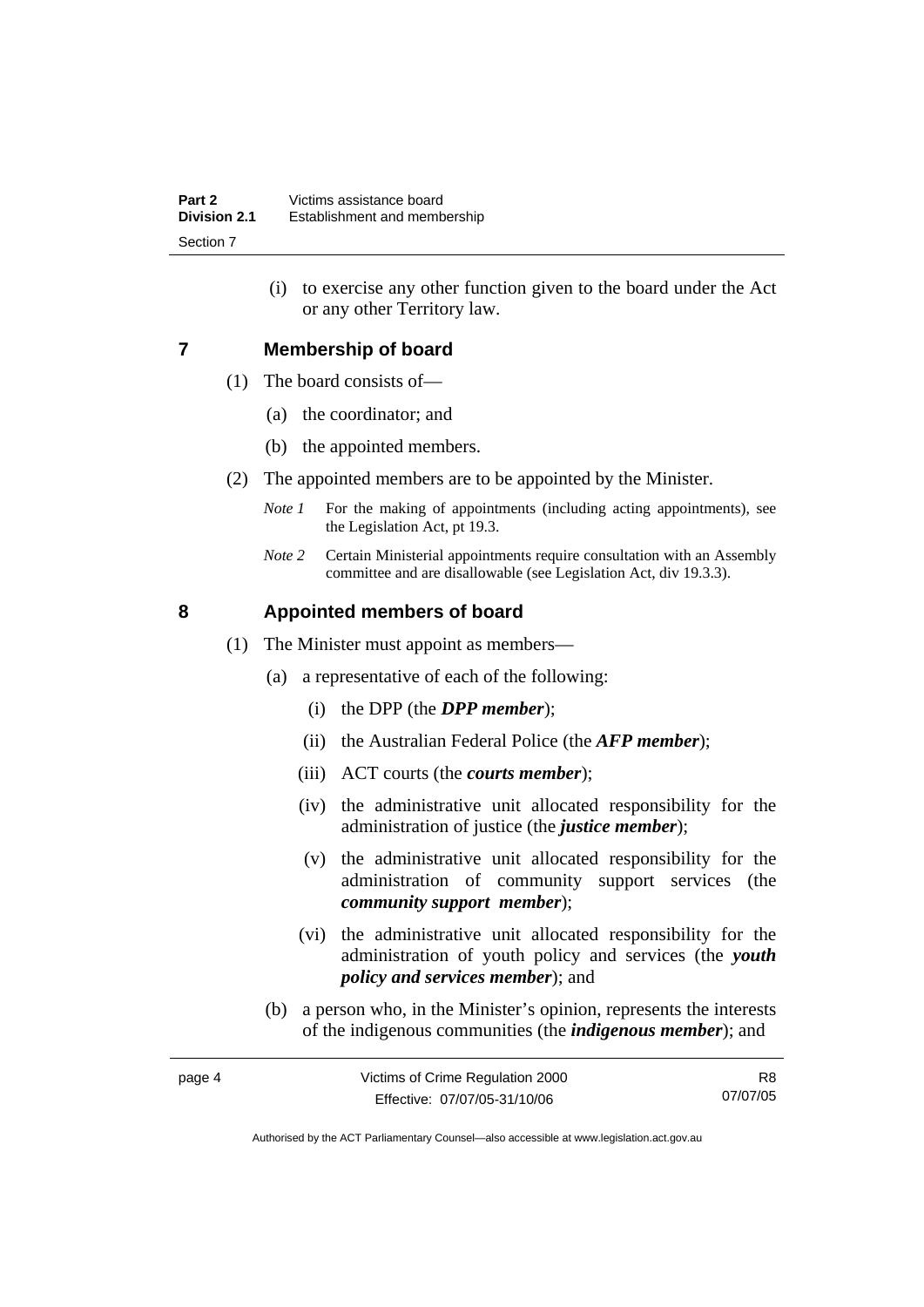- (c) a person who, in the Minister's opinion, represents the interests of other persons of non-English speaking background (the *migrant member*); and
- (d) a person who is a lawyer (the *legal profession member*); and
- (e) a person who, in the Minister's opinion, represents the interests of health professions (other than a doctor or dentist) (the *health professions member*); and
- (f) a person who, in the Minister's opinion, represents the interests of victims services groups (the *victims groups member*); and
- (g) a psychiatrist or psychologist who, in the Minister's opinion, has experience in dealing with victims (the *psychiatrist/psychologist member*).
- (2) The courts member must be the registrar or a deputy registrar of the Supreme Court or the Magistrates Court.
- (3) A member must be employed, practise, or live, in the ACT.
- (4) The Minister must not appoint a public servant as a member mentioned in subsection  $(1)$  (b) to  $(g)$ .
	- *Note 1* For the making of appointments (including acting appointments), see the Legislation Act, pt 19.3.
	- *Note* 2 In particular, an appointment may be made by naming a person or nominating the occupant of a position (see Legislation Act, s 207).
	- *Note 3* Certain Ministerial appointments require consultation with an Assembly committee and are disallowable (see Legislation Act, div 19.3.3).
	- *Note 4* A person may be reappointed to a position if the person is eligible to be appointed to the position (see Legislation Act, s 208 and dict, pt 1, def *appoint*).

#### **9 Conditions of appointment generally**

(1) An appointed member holds the position on a part-time basis.

page 5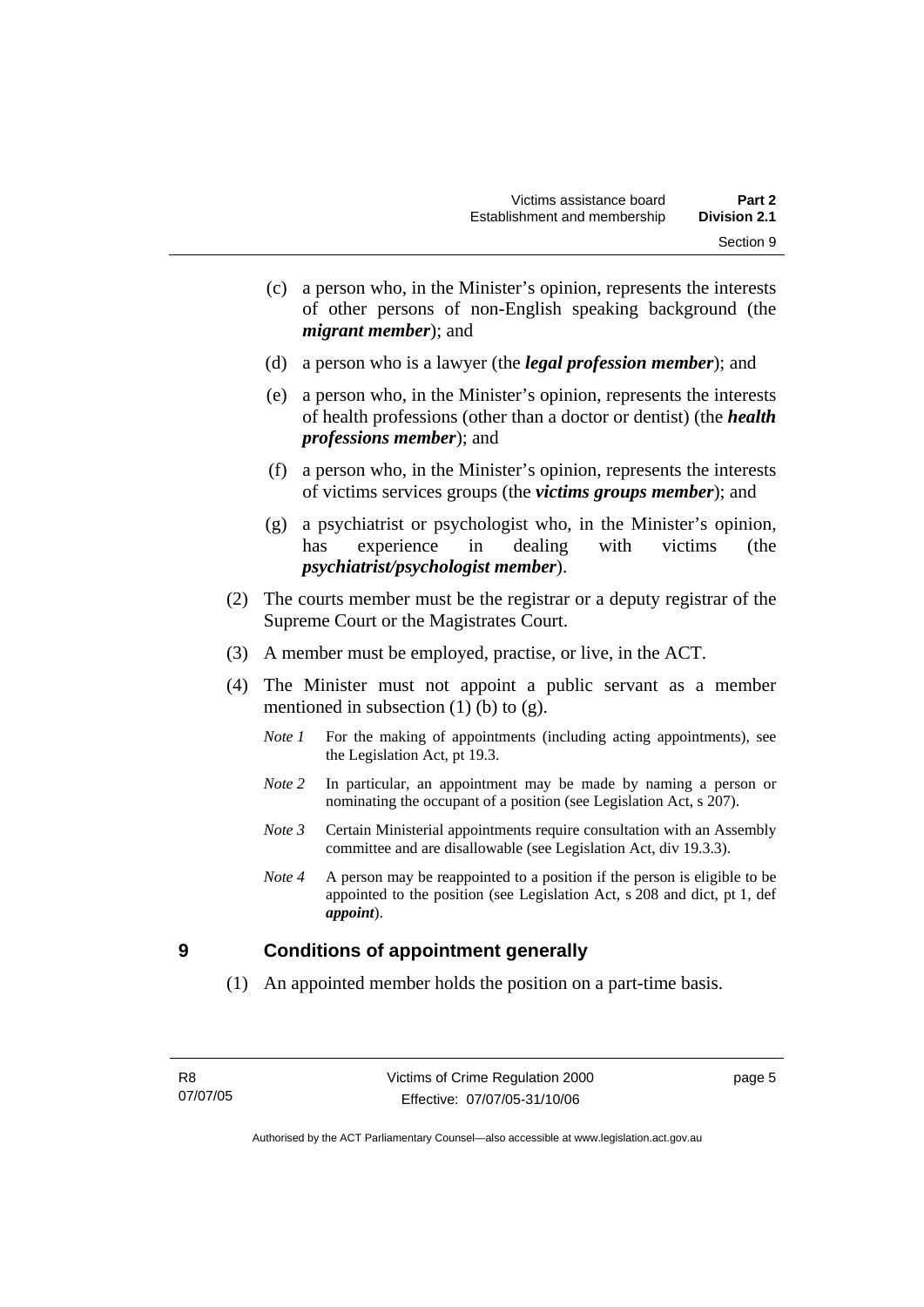| Part 2              | Victims assistance board     |
|---------------------|------------------------------|
| <b>Division 2.1</b> | Establishment and membership |
| Section 10          |                              |

 (2) An appointed member holds the position on the conditions not provided by this regulation or another territory law that are decided by the Minister.

#### **10 Chairperson and deputy chairperson**

- (1) The members of the board must, whenever necessary, elect—
	- (a) an appointed member to be chairperson; and
	- (b) another appointed member to be deputy chairperson.
- (2) The board must tell the Minister of the election of a member as chairperson or deputy chairperson.

#### **11 Duration of appointment**

- (1) An appointed member must not be appointed for longer than 2 years.
- (2) The Minister must end the appointment of—
	- (a) the DPP member, the AFP member, the courts member, the justice member, the community support member or the youth policy and services member if the Minister is satisfied that the member is no longer the representative of the relevant entity mentioned in section 8 (1) (a) (Appointed members of board); or
	- (b) the indigenous member, the migrant member, the health professions member or the victims groups member if the Minister is satisfied that the member no longer represents the interests of the relevant communities, professions or groups mentioned in section  $8(1)$  (b), (c), (e) or (f); or
	- (c) any member if the member ceases to be eligible for appointment.
- (3) The Minister may end the appointment of an appointed member—
	- (a) for misbehaviour or physical or mental incapacity; or

R8 07/07/05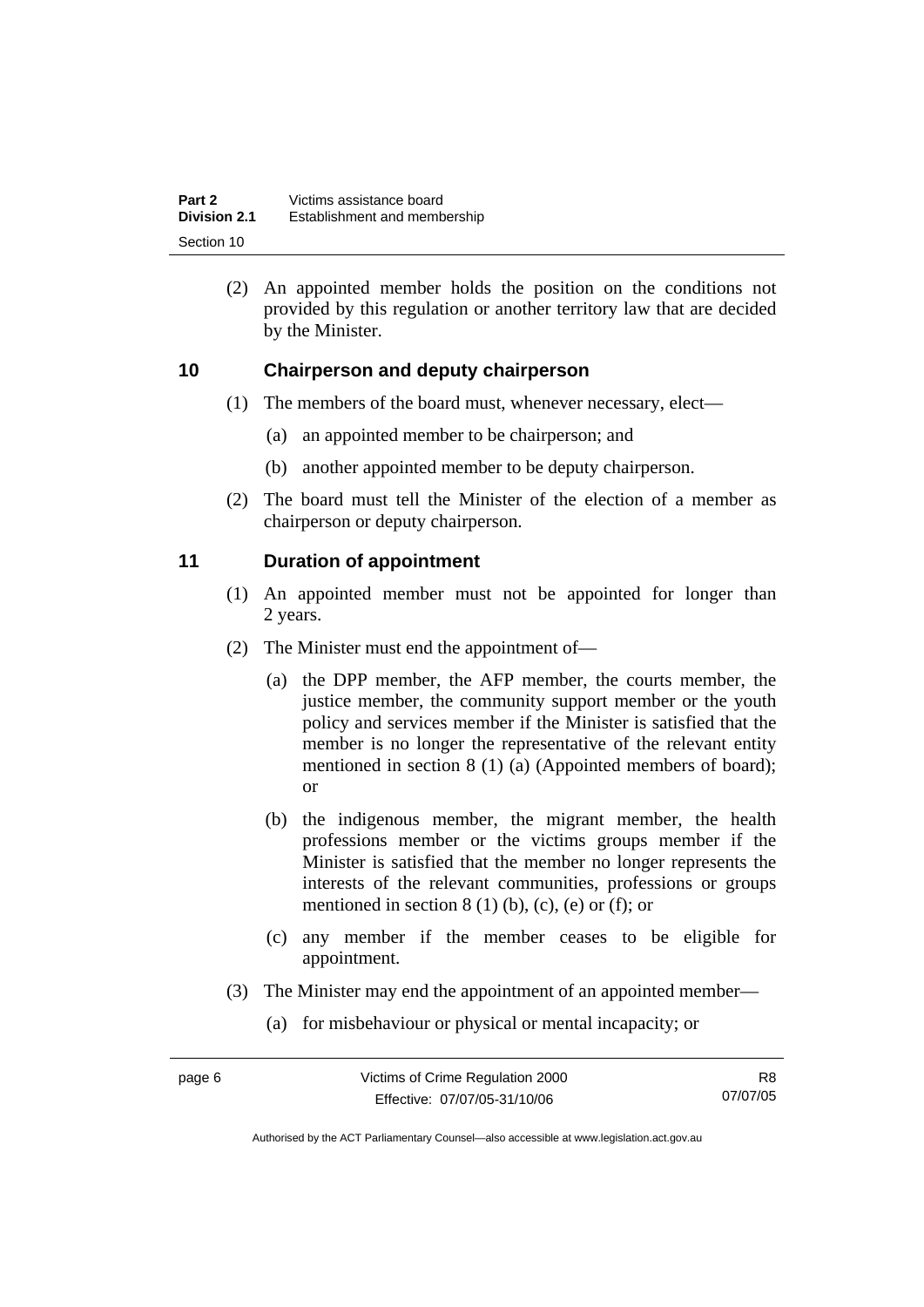- (b) if the member becomes bankrupt, applies to take the benefit of any law for the relief of bankrupt or insolvent debtors, compounds with creditors or makes an assignment of remuneration for their benefit; or
- (c) if the member is absent for 3 consecutive meetings; or
- (d) if the member is convicted of an indictable offence; or
- (e) if the member fails to comply with section 15 (Disclosure of interests) without reasonable excuse.
- *Note* A person's appointment also ends if the person resigns (see Legislation Act, s 210).

### **Division 2.2 Proceedings of board**

#### **13 Time and place of meetings**

- (1) Meetings of the board are to be held at the times and places it decides.
- (2) However, the board must meet at least once every 3 months.
- (3) The chairperson—
	- (a) may at any time call a meeting of the board; and
	- (b) must call a meeting if asked by the Minister or at least 6 members.

#### **14 Procedures governing conduct of meetings**

- (1) The chairperson presides at all meetings at which the chairperson is present.
- (2) If the chairperson is absent, the deputy chairperson presides.
- (3) If the chairperson and deputy chairperson are both absent, the member chosen by the members present presides.
- (4) The board may decide the procedure to be followed for a meeting.

| R8       | Victims of Crime Regulation 2000 | page 7 |
|----------|----------------------------------|--------|
| 07/07/05 | Effective: 07/07/05-31/10/06     |        |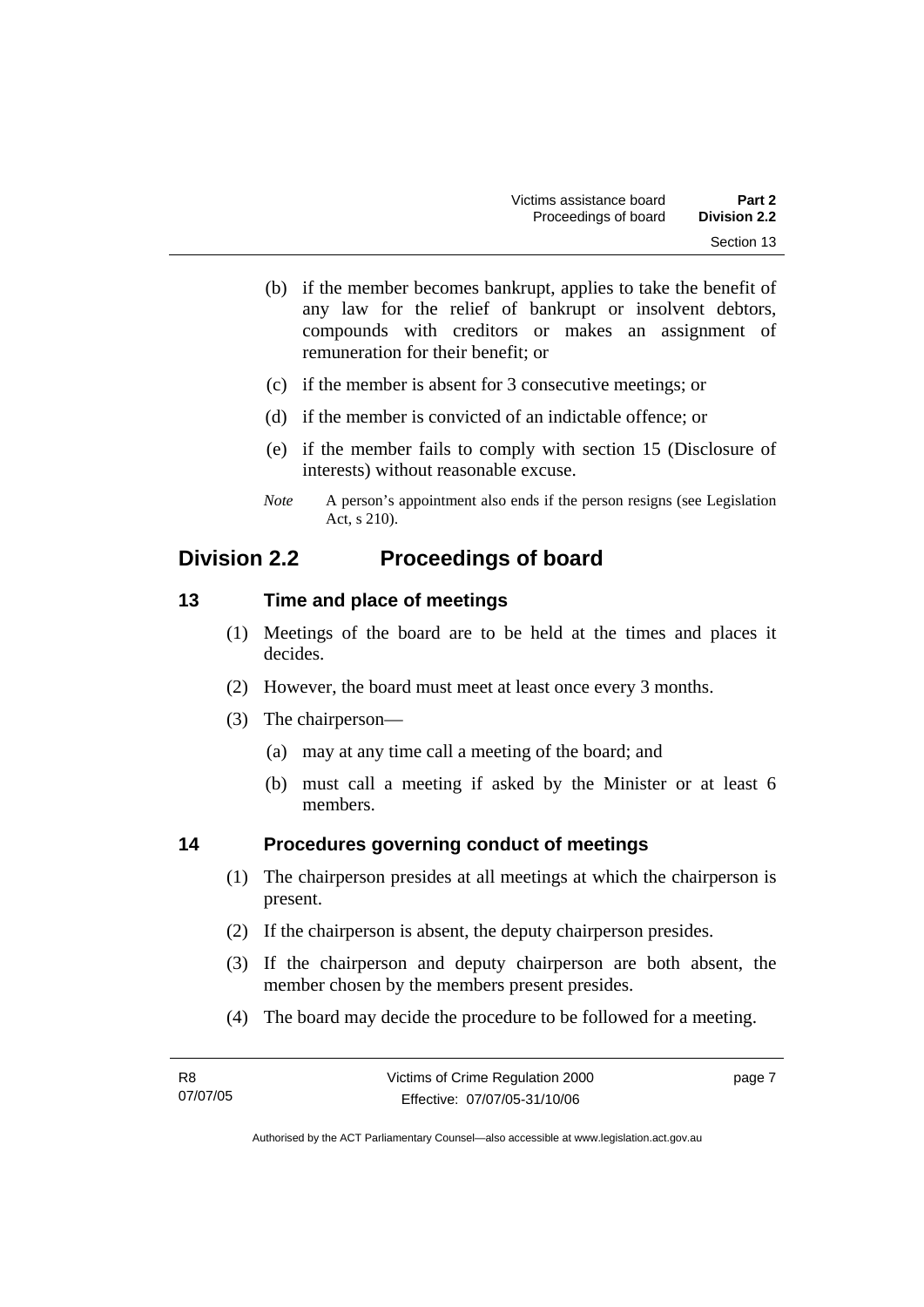- (5) At a meeting of the board—
	- (a) 6 members form a quorum; and
	- (b) each member (other than the coordinator) has a vote on each question to be decided; and
	- (c) a question is to be decided by a majority of the votes of the members present and voting but, if the votes are equal, the member presiding has a casting vote.
- (6) The board must keep minutes of its meetings.

#### **15 Disclosure of interests**

- (1) This section applies to a member of the board if—
	- (a) the member has a direct or indirect financial interest in an issue being considered, or about to be considered, by the board; and
	- (b) the interest could conflict with the proper exercise of the member's functions in relation to the board's consideration of the issue.
- (2) As soon as practicable after the relevant facts come to the member's knowledge, the member must disclose the nature of the interest to a meeting of the board.
- (3) The disclosure must be recorded in the board's minutes and, unless the board otherwise decides, the member must not—
	- (a) be present when the board considers the issue; or
	- (b) take part in a decision of the board on the issue.
- (4) Any other member who also has a direct or indirect financial interest in the issue must not—
	- (a) be present when the board is considering its decision under subsection (3); or
	- (b) take part in making the decision.

R8 07/07/05

Authorised by the ACT Parliamentary Counsel—also accessible at www.legislation.act.gov.au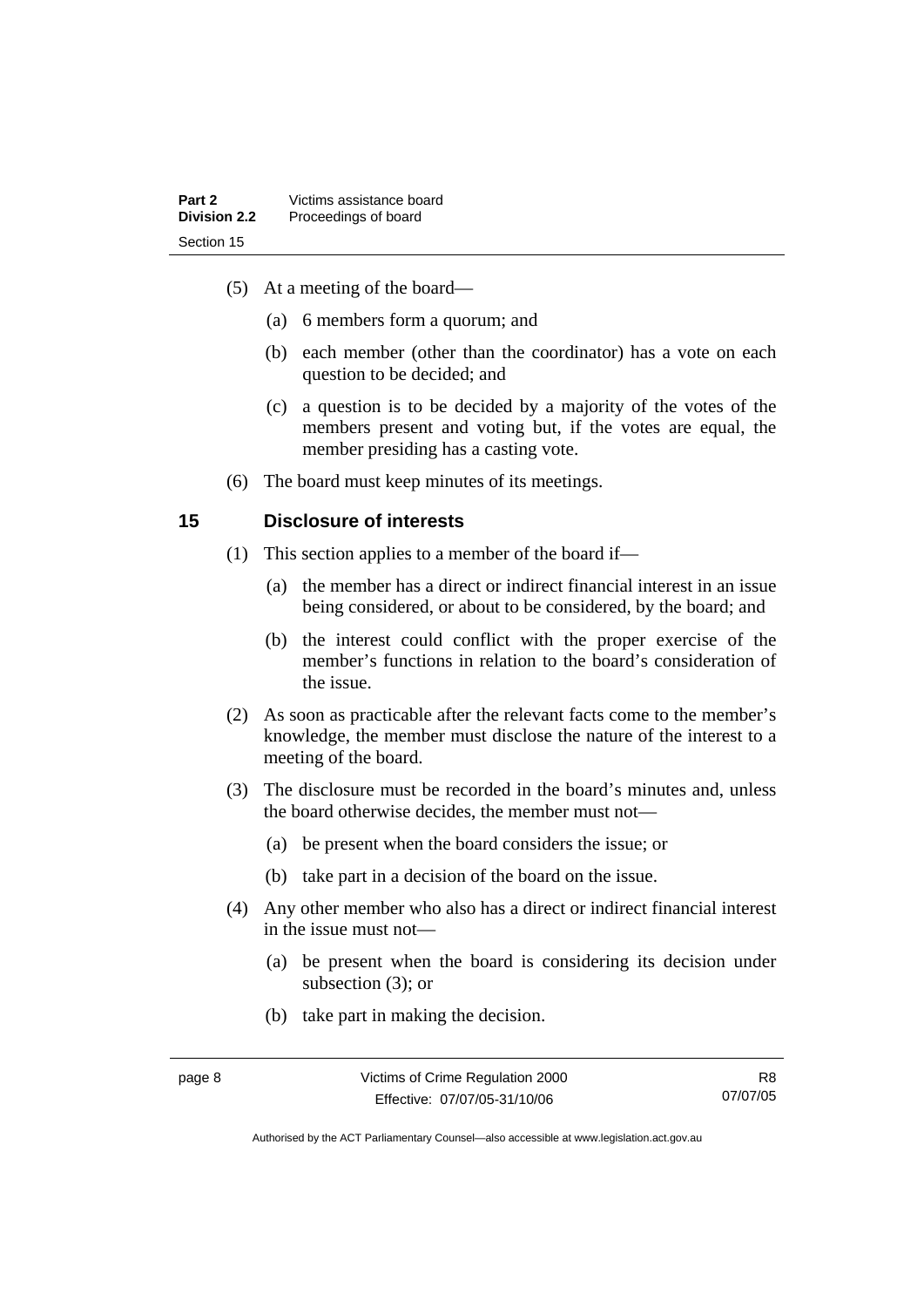#### **16 Staff of the board**

The staff of the board are to be employed under the *Public Sector Management Act 1994*.

#### **17 Guidelines**

The board may make guidelines about—

- (a) the way a victim is assessed for eligibility to use the victims services scheme; and
- (b) the employment or engagement of people who will have contact with eligible victims; and
- (c) the preparation, content and implementation of care plans; and
- (d) the eligibility of entities to be approved as service providers; and
- (e) the referral of victims to approved service providers or other entities dealing with victims of crime; and
- (f) the establishment and operation of volunteer programs; and
- (g) the internal review of decisions made by the responsible service agency; and
- (h) the holding of indemnity insurance by approved service providers; and
- (i) other matters necessary or convenient to be decided with respect to the victims services scheme.

#### **18 Independent arbitrators**

- (1) The board may approve independent arbitrators for this regulation.
- (2) A person is eligible to be approved as an independent arbitrator only if the person is an approved service provider.
- (3) The board must keep a list of approved independent arbitrators.

page 9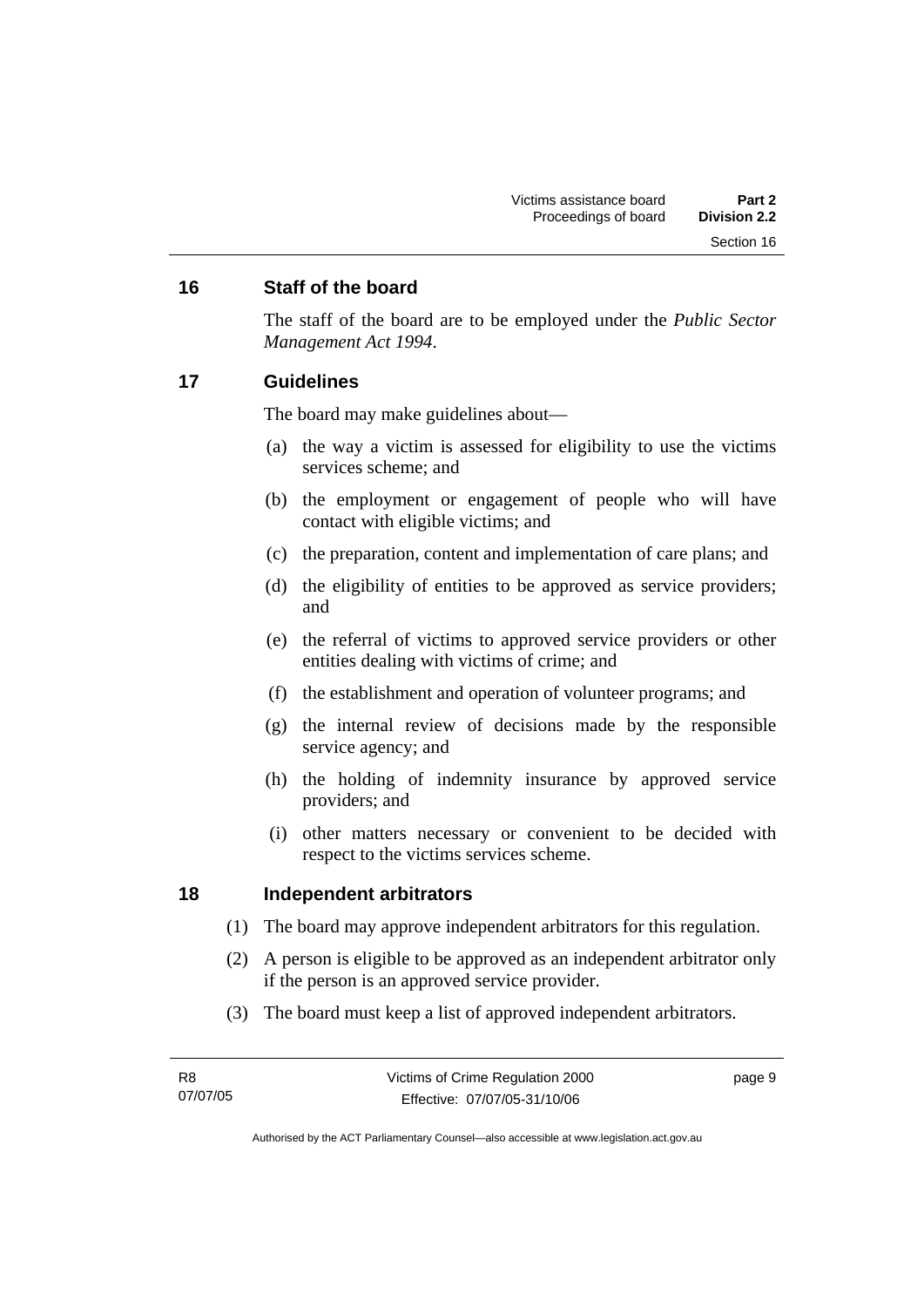| Part 2              | Victims assistance board |
|---------------------|--------------------------|
| <b>Division 2.2</b> | Proceedings of board     |
| Section 18          |                          |

- (4) The board must keep the list open for inspection (without charge) by an eligible victim.
- (5) If asked by an eligible victim, the board must give a copy of the list (without charge) to the victim.

page 10 Victims of Crime Regulation 2000 Effective: 07/07/05-31/10/06

R8 07/07/05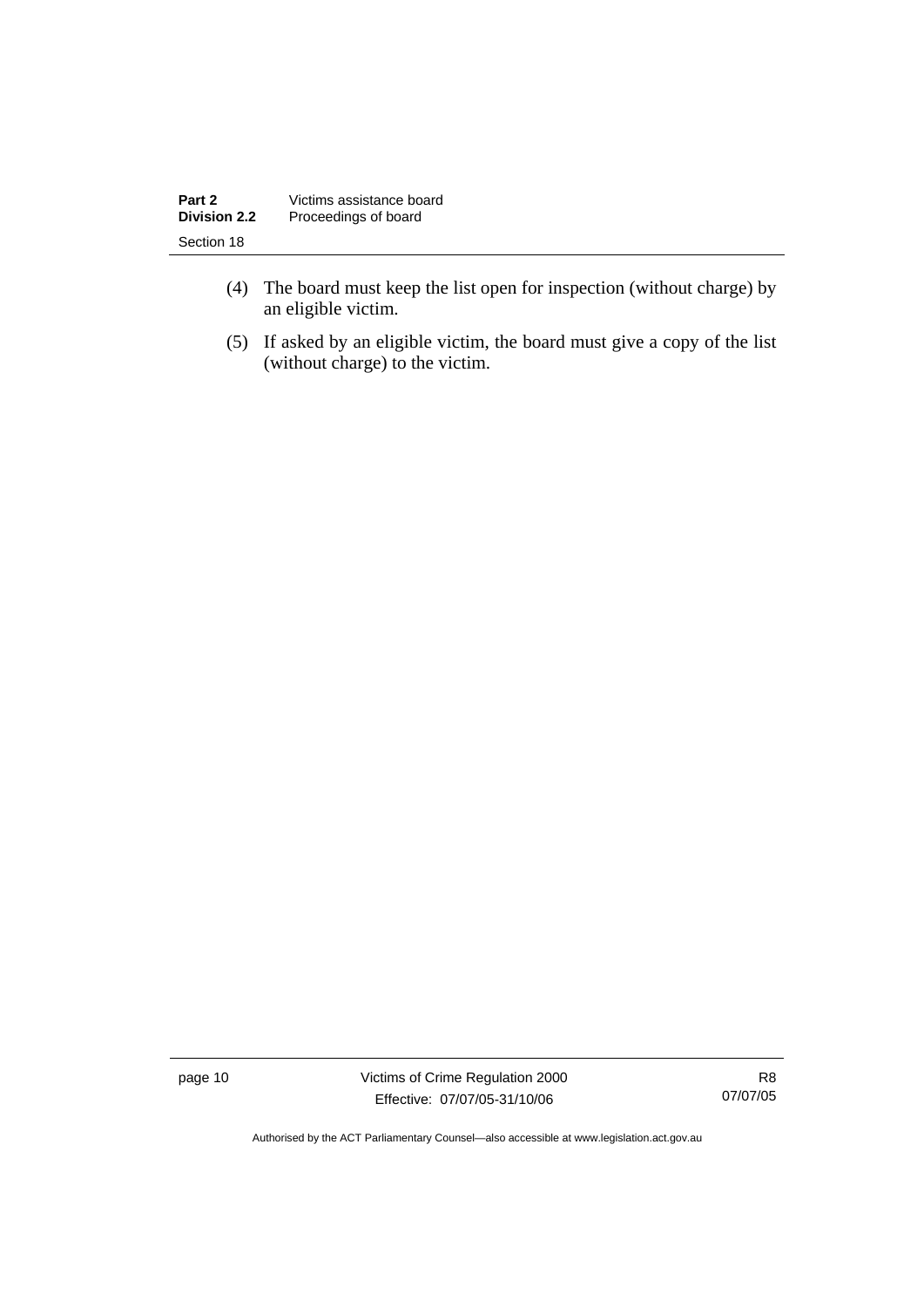### **Part 3 Victims services scheme**

### **Division 3.1 The victims services scheme**

#### **19 Victims services scheme**

A victims services scheme is established.

### **20 Objects of the victims services scheme**

The objects of the victims services scheme are—

- (a) to provide assistance to victims of crime that will—
	- (i) promote their recovery from the harm suffered because of crime; and
	- (ii) allow them to take part in the social, economic and cultural life of their community; and
- (b) to provide the assistance to victims of crime using a multidisciplinary approach; and
- (c) to provide the assistance to victims of crime in ways that are—
	- (i) timely; and
	- (ii) accessible; and
	- (iii) solution-focused; and
	- (iv) professional; and
	- (v) individualised; and
	- (vi) appropriate to the victim.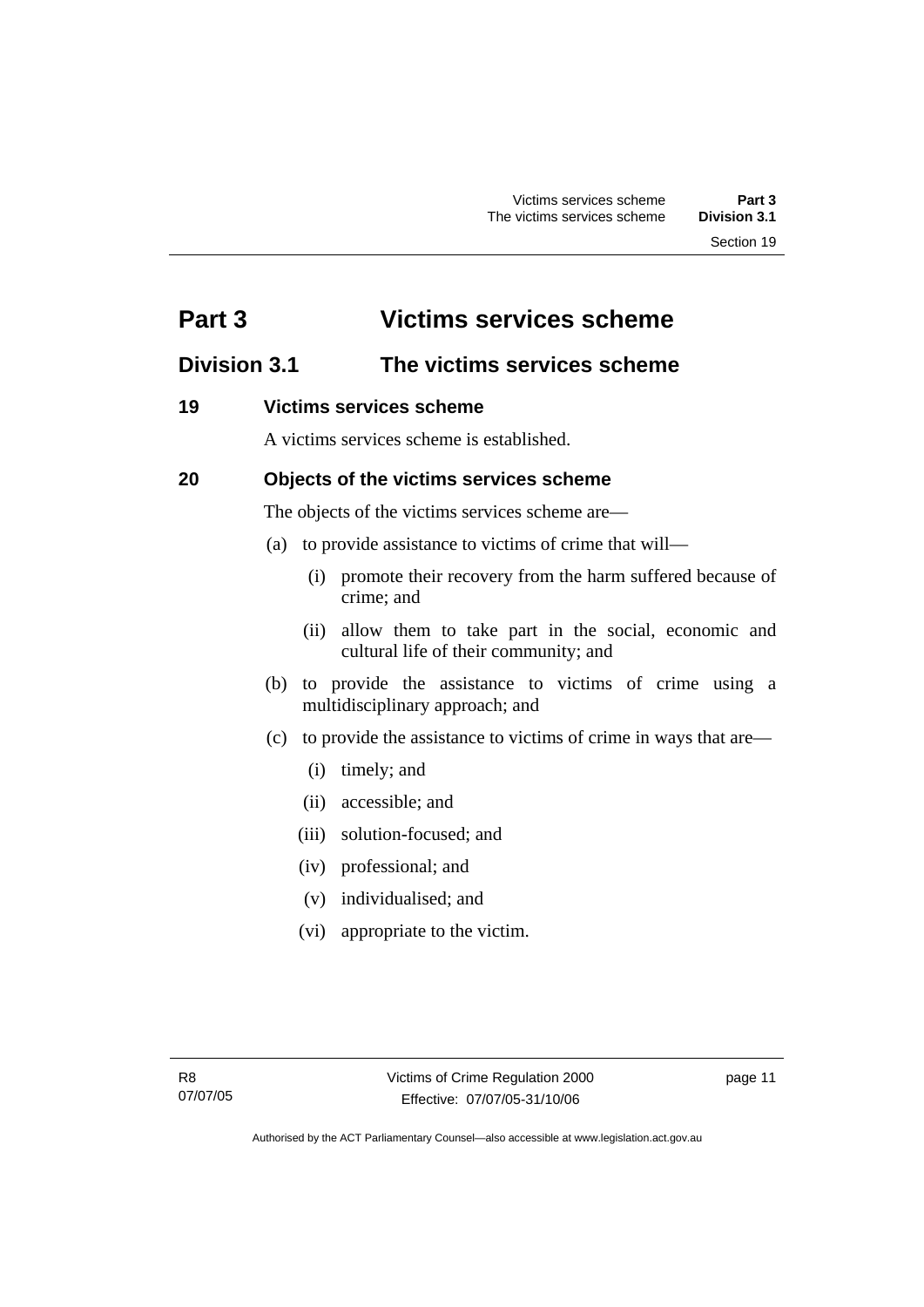**Part 3** Victims services scheme<br>**Division 3.1** The victims services sche **Division 3.1** The victims services scheme Section 21

#### **21 Responsible service agency**

For the Act, section 19 (2) (a), the chief executive for the *Health Act 1993* is nominated as the service agency responsible for the management of the victims services scheme.

#### **22 Responsible service agency—functions**

The functions of the responsible service agency are—

- (a) to decide the eligibility of people for the different levels of services under the victims services scheme; and
- (b) to provide, or arrange for the provision of, professional services for victims in accordance with this regulation and the guidelines made under section 17 (Guidelines); and
- (c) as appropriate, to refer victims to other entities who provide other assistance and support to victims; and
- (d) to keep records about victims for which services are provided; and
- (e) to train and supervise people engaged by it to provide services; and
- (f) to report to the board on the services it provides and the provision of services it arranges; and
- (g) to evaluate the day-to-day operation of the victims services scheme; and
- (h) to establish a victims support network in consultation with community organisations and other entities that deal with victims; and
- (i) to provide a telephone contact for people seeking information about, or services under, the victims services scheme; and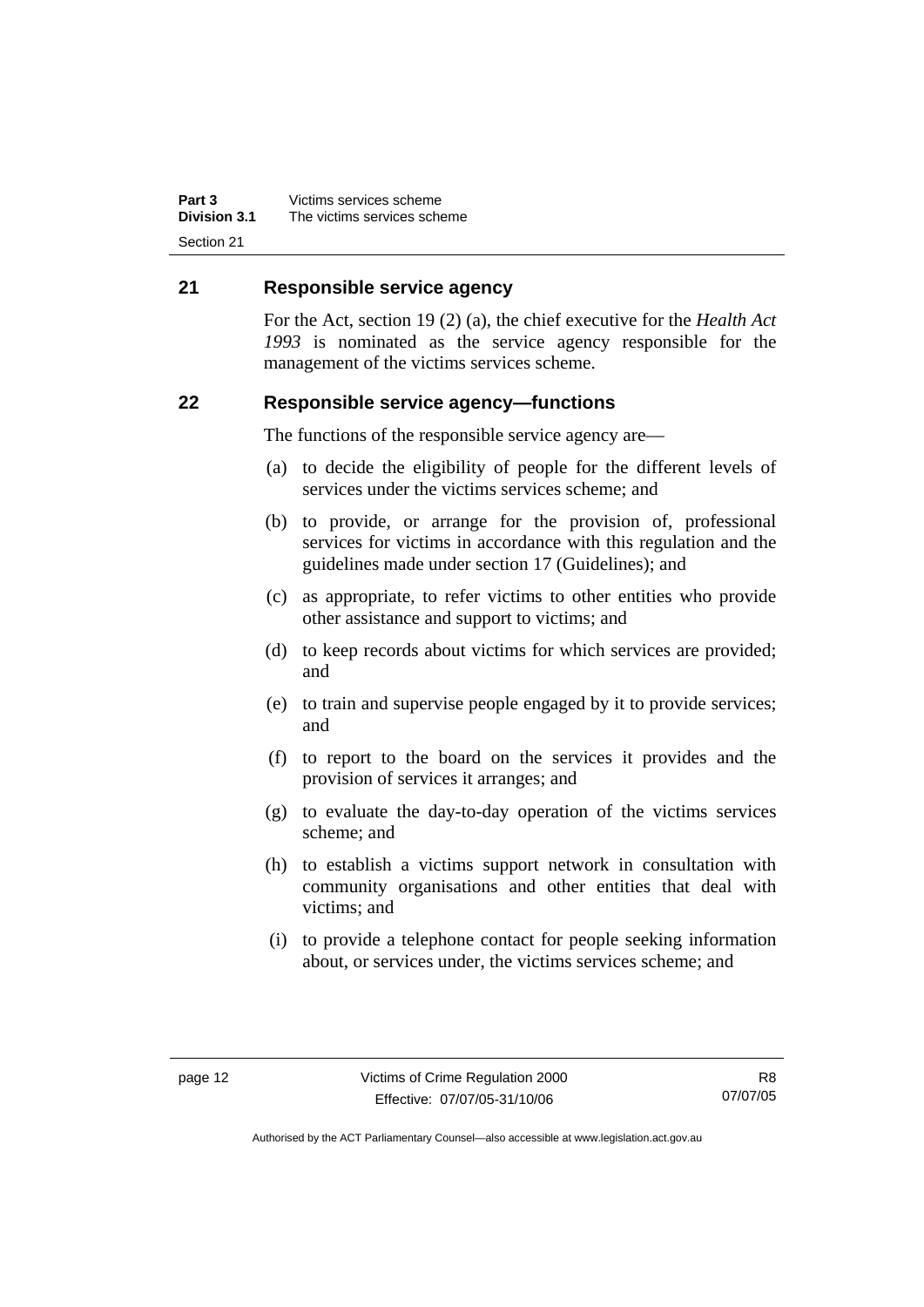- (j) to develop and maintain a volunteer program to provide practical assistance and support to victims and to train and supervise volunteers for the program; and
- (k) to provide victims with information about the criminal justice system, the operation of the victims services scheme and complaint procedures; and
- (l) to keep financial records of its operations under the victims services scheme.

#### **23 Responsible service agency—obligations**

- (1) The responsible service agency must comply with the guidelines made under section 17 (Guidelines) about the employment or engagement of people who will have contact with eligible victims.
- (2) Without limiting subsection (1), the responsible service agency must—
	- (a) be satisfied that a person who will have contact with eligible victims has—
		- (i) qualifications or experience in working with victims and with people from a diversity of ethnic and cultural backgrounds; and
		- (ii) experience or knowledge of working in a multidisciplinary team environment; and
	- (b) assess and evaluate the victims services it provides; and
	- (c) encourage the people it engages or employs to provide those services to undertake continuing education in the provision of services to victims; and
	- (d) take steps to ensure the people engaged or employed by it are familiar with the *Community and Health Services Complaints Act 1993*.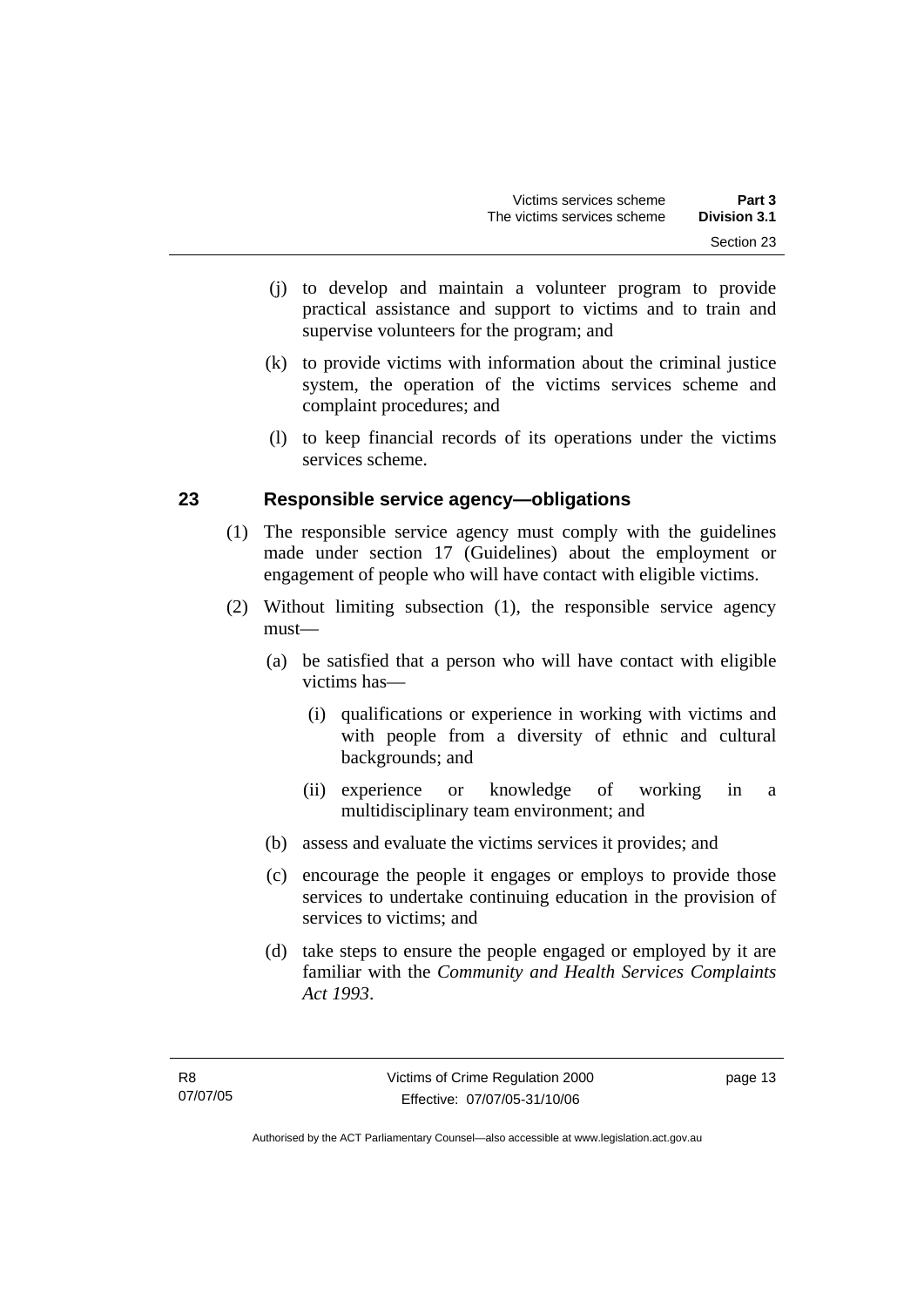| Part 3              | Victims services scheme     |
|---------------------|-----------------------------|
| <b>Division 3.1</b> | The victims services scheme |
| Section 24          |                             |

 (3) The responsible service agency must take reasonable steps to ensure that a person employed or engaged by it who has been convicted of a serious crime does not have contact with an eligible victim.

#### **24 Eligible victims under the victims services scheme**

- (1) An eligible victim may use the victims services scheme.
- (2) An *eligible victim* is a victim other than a victim—
	- (a) who suffers harm caused by, or arising out of the use of, a motor vehicle; or
	- (b) who suffers harm (directly or indirectly) as a result of committing an offence.
- (3) In deciding whether a person is an eligible victim, the responsible service agency may—
	- (a) have regard to statements made by or on behalf of the person; and
	- (b) ask the chief police officer, the DPP or the registrar of the Supreme Court or the Magistrates Court for information about whether or not the person is a suspect or has been convicted or found guilty of an offence arising from the circumstances in which the person suffered harm.
- (4) The chief police officer, the DPP and the registrar of the Supreme Court or the Magistrates Court may give the responsible service agency information of the kind mentioned in subsection (3) (b).
- (5) In this section:

*motor vehicle*—see the *Road Transport (General) Act 1999*, dictionary.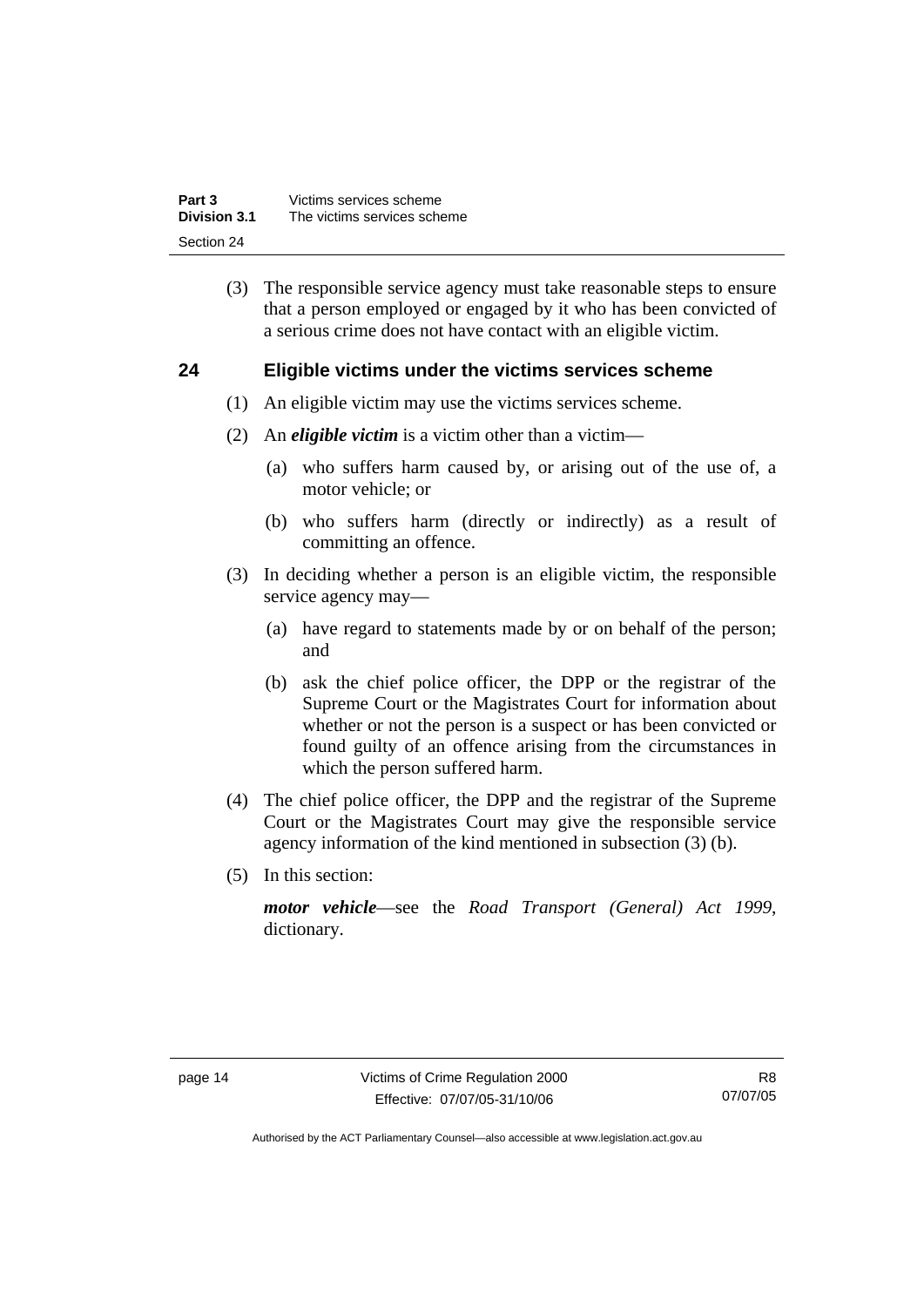### **Division 3.2 Review of eligibility decisions**

#### **25 Notice to be given of eligibility decisions**

- (1) If the responsible service agency decides that a person is not eligible for the victims services scheme (the *reviewable decision*), it must give written notice of the decision to the person (the *affected person*).
- (2) The notice must be in accordance with the requirements of the code of practice in force under the *Administrative Appeals Tribunal Act 1989*, section 25B (1) and, in particular, the notice must tell the person—
	- (a) that the person has the right—
		- (i) to apply for internal review of the reviewable decision by an internal reviewer; and
		- (ii) to apply to the committee for a review of the decision of the internal reviewer; and
		- (iii) to apply to the administrative appeals tribunal for a review of the decision of the committee; and
	- (b) how an application must be made; and
	- (c) about options available under other ACT laws to have the decision reviewed by a court or the ombudsman.

#### **26 Who may apply for internal review of decisions**

- (1) If the affected person is dissatisfied with the reviewable decision, the affected person may apply in writing to the responsible service agency for an internal review of the reviewable decision.
- (2) The responsible service agency must arrange for a person not involved in making the decision (the *internal reviewer*) to review the decision.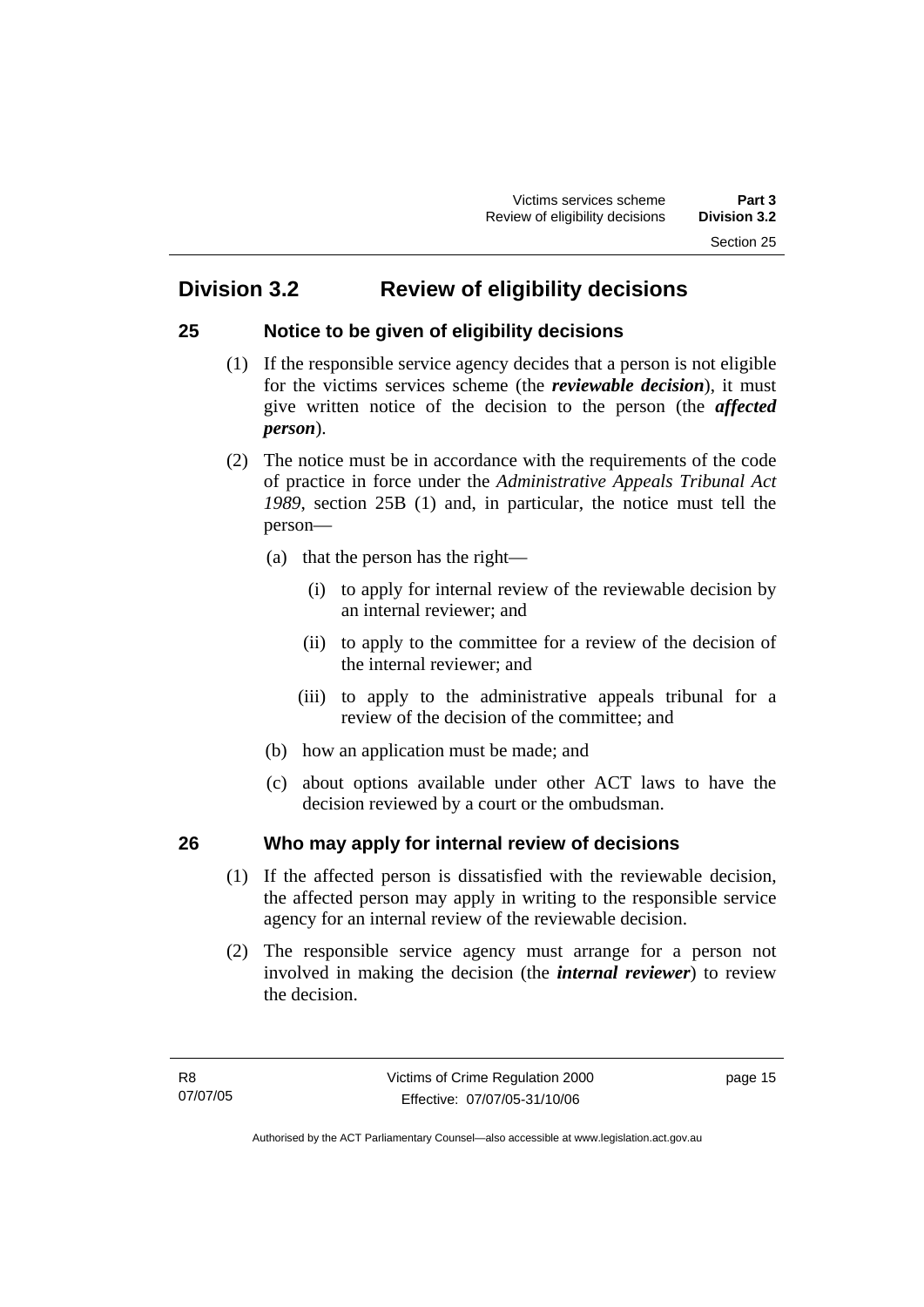#### **27 Applications for internal review**

- (1) Application for internal review of the reviewable decision must be made within—
	- (a) 28 days after the day when the person is told about the decision by the responsible service agency; or
	- (b) any longer period allowed by the internal reviewer, either before or after the end of the 28 days.
- (2) The application must set out the grounds on which internal review of the decision is sought.

#### **28 Internal review**

- (1) The internal reviewer must review the reviewable decision, and confirm, vary or revoke the decision, within 28 days after the responsible service agency receives the application for internal review of the decision.
- (2) If the decision is not varied or revoked within the 28 days, the decision is taken to have been confirmed by the internal reviewer.
- (3) As soon as practicable after reviewing the decision, the internal reviewer must give written notice of the decision on the internal review to the affected person.
- (4) The notice must be in accordance with the requirements of the code of practice in force under the *Administrative Appeals Tribunal Act 1989*, section 25B (1).

#### **29 Eligibility Review Committee**

- (1) An Eligibility Review Committee (the *committee*) is established.
- (2) The committee consists of the DPP member, the courts member and the legal profession member.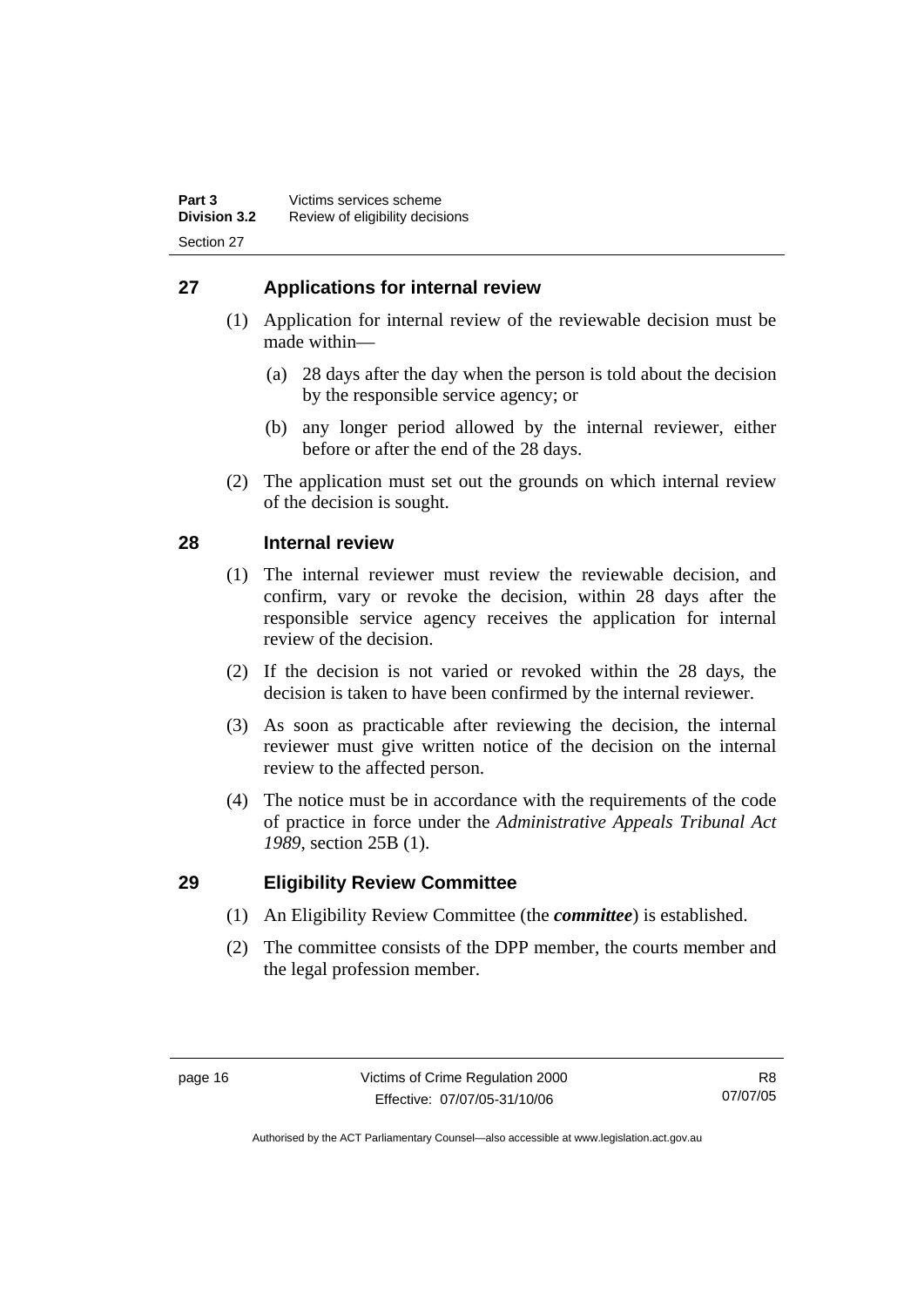#### **30 Review by committee**

If the affected person is dissatisfied with the decision of the internal reviewer, the affected person may apply in writing to the committee for review of the decision.

#### **31 Committee review**

- (1) The committee must review the decision of the internal reviewer, and confirm, vary or revoke the decision, within 28 days after the committee receives the application for review of that decision.
- (2) If the decision is not varied or revoked within the 28 days, the decision is taken to have been confirmed by the committee.
- (3) As soon as practicable after reviewing the decision, the committee must give written notice of the decision on its review to the affected person.
- (4) The notice must be in accordance with the requirements of the code of practice in force under the *Administrative Appeals Tribunal Act 1989*, section 25B (1).

#### **32 Review by administrative appeals tribunal**

If the affected person is dissatisfied with the decision of the committee, the affected person may apply to the administrative appeals tribunal for review of the committee's decision.

### **Division 3.3 Levels of service under the victims services scheme**

#### **33 Level 1 service**

- (1) All eligible victims are entitled to receive level 1 service under the victims services scheme.
- (2) Level 1 service consists of not more than 2 contact hours.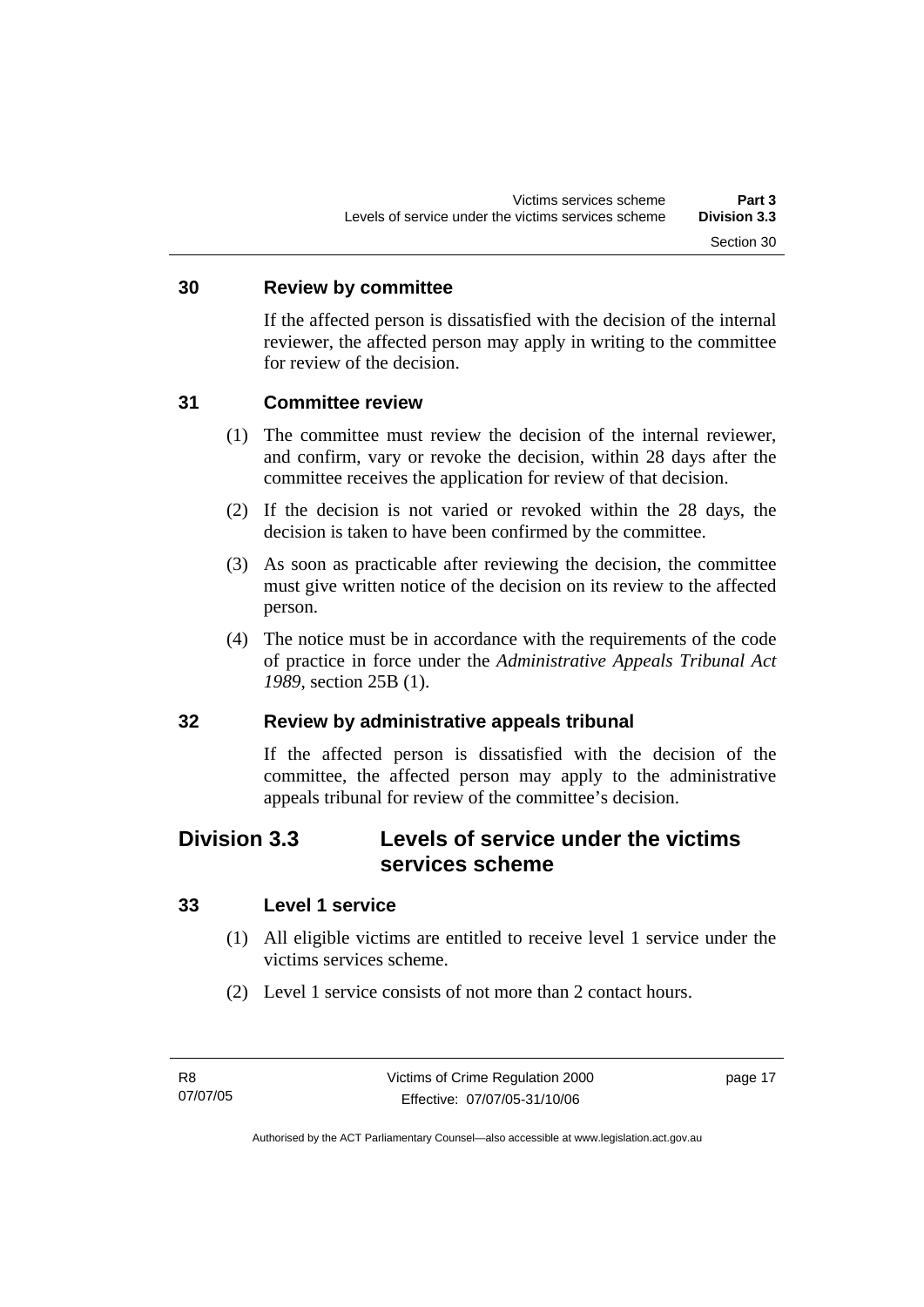(3) The responsible service agency may, but is not required to, prepare a care plan for an eligible victim receiving level 1 service.

#### **34 Level 2 service**

- (1) An eligible victim is entitled to receive level 2 service under the victims services scheme if the victim has completed level 1 service under the victims services scheme for the crime concerned and the victim—
	- (a) is a primary victim; or
	- (b) is a related victim; or
	- (c) would have been a related victim if the primary victim had died; or
	- (d) is a witness to a violent crime in circumstances in which it is probable that the witness would suffer harm.
- (2) Level 2 service consists of not more than 6 contact hours in addition to the level 1 service contact hours.
- (3) The responsible service agency must appoint a case coordinator to an eligible victim receiving level 2 service.
- (4) The case coordinator is responsible for managing the delivery of services to the eligible victim under this regulation.
- (5) The case coordinator must develop a care plan in consultation with the eligible victim.
- (6) The care plan must state—
	- (a) the rehabilitation goals for the eligible victim; and
	- (b) the number of contact hours and particular services to be provided to the victim for achieving those goals
- (7) Level 2 service is to be given in accordance with the care plan.

R8 07/07/05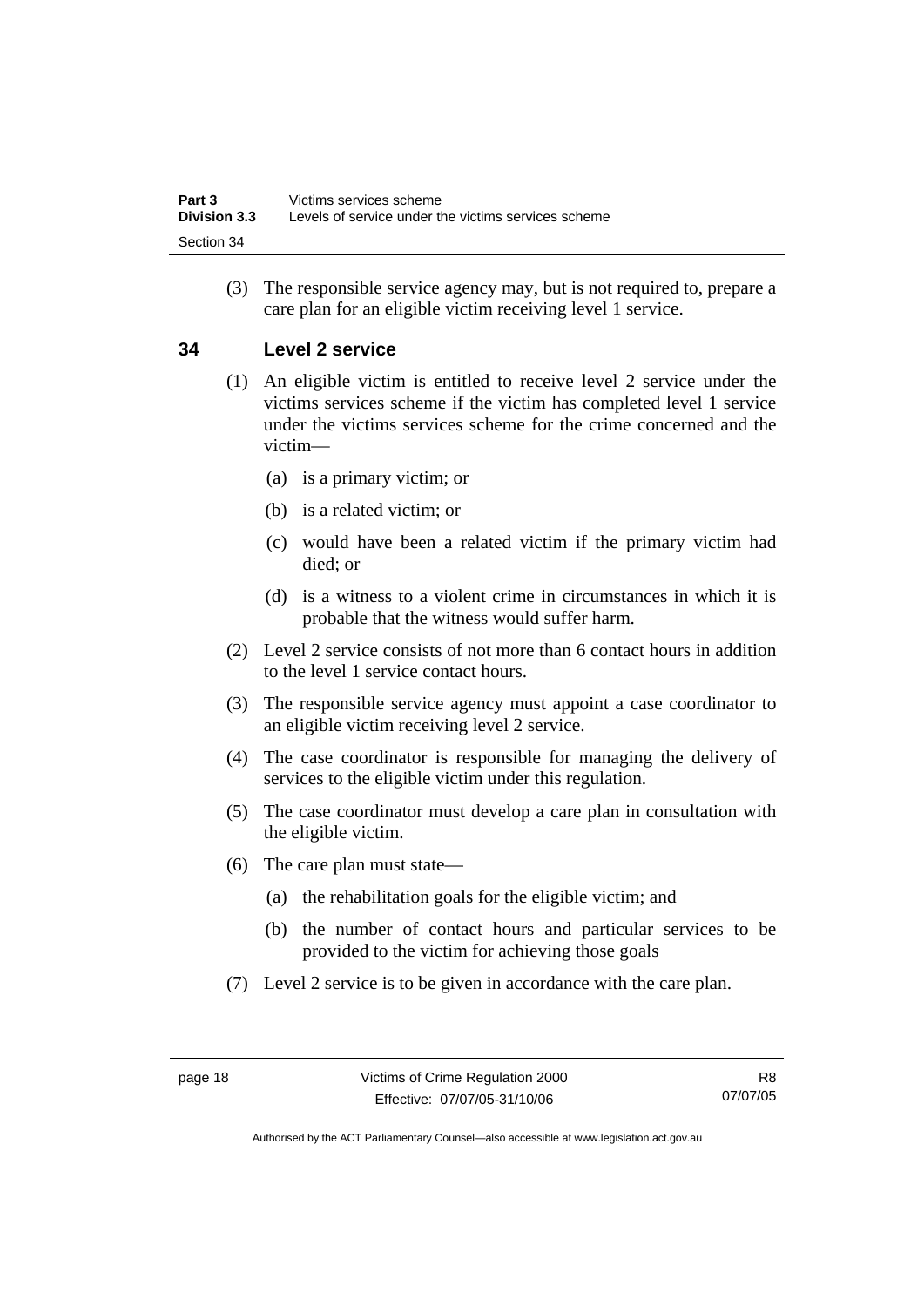- (8) After the level 2 service contact hours have been given in accordance with the care plan, the responsible service agency or approved service provider who provided the level 2 contact hours must prepare and give a closure report to the case coordinator.
- (9) The closure report must include particulars of the number of contact hours and the extent to which the rehabilitation goals of the care plan were achieved.
- (10) On receiving the closure report for the eligible victim, if the case coordinator decides that the eligible victim would not receive therapeutic benefit from receiving level 3 service, the case coordinator must carry out case closure in relation to the victim.
- (11) In this section:

*related victim*—see the *Victims of Crime (Financial Assistance) Act 1983*, section 16.

*violent crime*—see the *Victims of Crime (Financial Assistance) Act 1983*, section 3.

#### **35 Level 3 service**

- (1) An eligible victim entitled to receive level 2 service is entitled to receive level 3 service under the victims services scheme if—
	- (a) the victim has completed level 2 service for the crime concerned in accordance with the care plan; and
	- (b) the victim's case coordinator has decided under section 34 (8) (Level 2 services) that the victim would receive therapeutic benefit from receiving level 3 service.
- (2) Level 3 service consists of not more than 12 contact hours in addition to the level 1 and level 2 contact hours.
- (3) The case coordinator must develop a revised care plan for level 3 service contact hours in consultation with the eligible victim.
- (4) The revised care plan must state—

| <b>R8</b> | Victims of Crime Regulation 2000 | page 19 |
|-----------|----------------------------------|---------|
| 07/07/05  | Effective: 07/07/05-31/10/06     |         |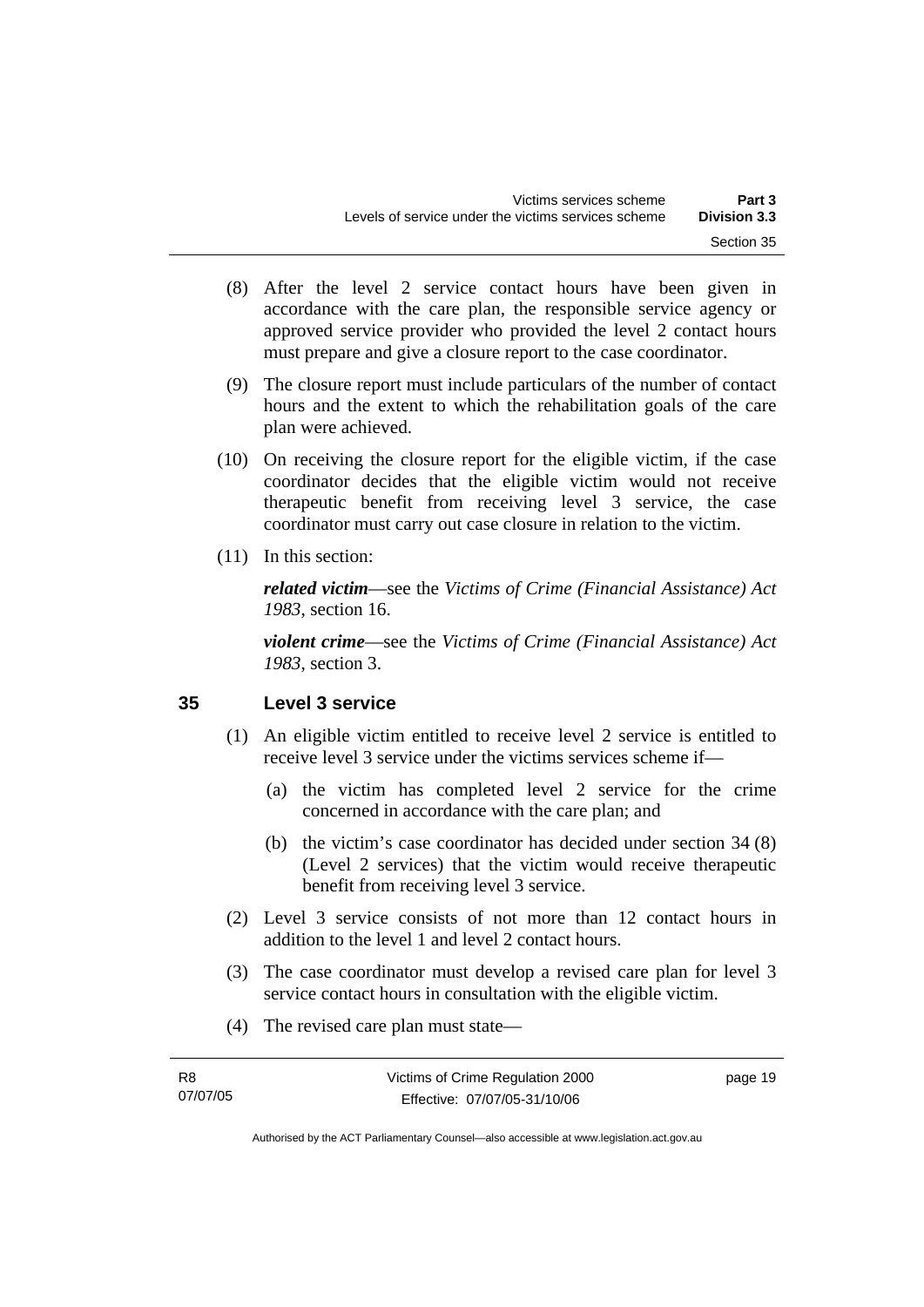- (a) the rehabilitation goals for the eligible victim; and
- (b) the number of contact hours and particular services to be provided to the victim for achieving the goals.
- (5) After the level 3 service contact hours have been given in accordance with the revised care plan, the responsible service agency, or the approved service provider who provided the level 3 service contact hours, must prepare and give a closure report to the case coordinator.
- (6) The closure report must include particulars of the number of contact hours and the extent to which the rehabilitation goals of the revised care plan were achieved.
- (7) Subject to section 36, on receiving the closure report for the eligible victim, the case coordinator must carry out case closure in relation to the victim.

#### **36 Exceptional cases**

- (1) This section applies if the case coordinator for an eligible victim makes a written recommendation to the manager of the responsible service agency that—
	- (a) on information available to the case coordinator, further contact hours in addition to level 3 service contact hours would give substantial therapeutic benefit to the victim; and
	- (b) the further contact hours cannot be provided under a scheme or program other than the victims services scheme.
- (2) The manager of the responsible service agency may refer the recommendation to the chief executive.
- (3) If the responsible service agency refers the recommendation to the chief executive, the chief executive must consider it and, by written notice, tell the responsible service agency whether or not the recommendation, or a variation of it, is to be carried out.

R8 07/07/05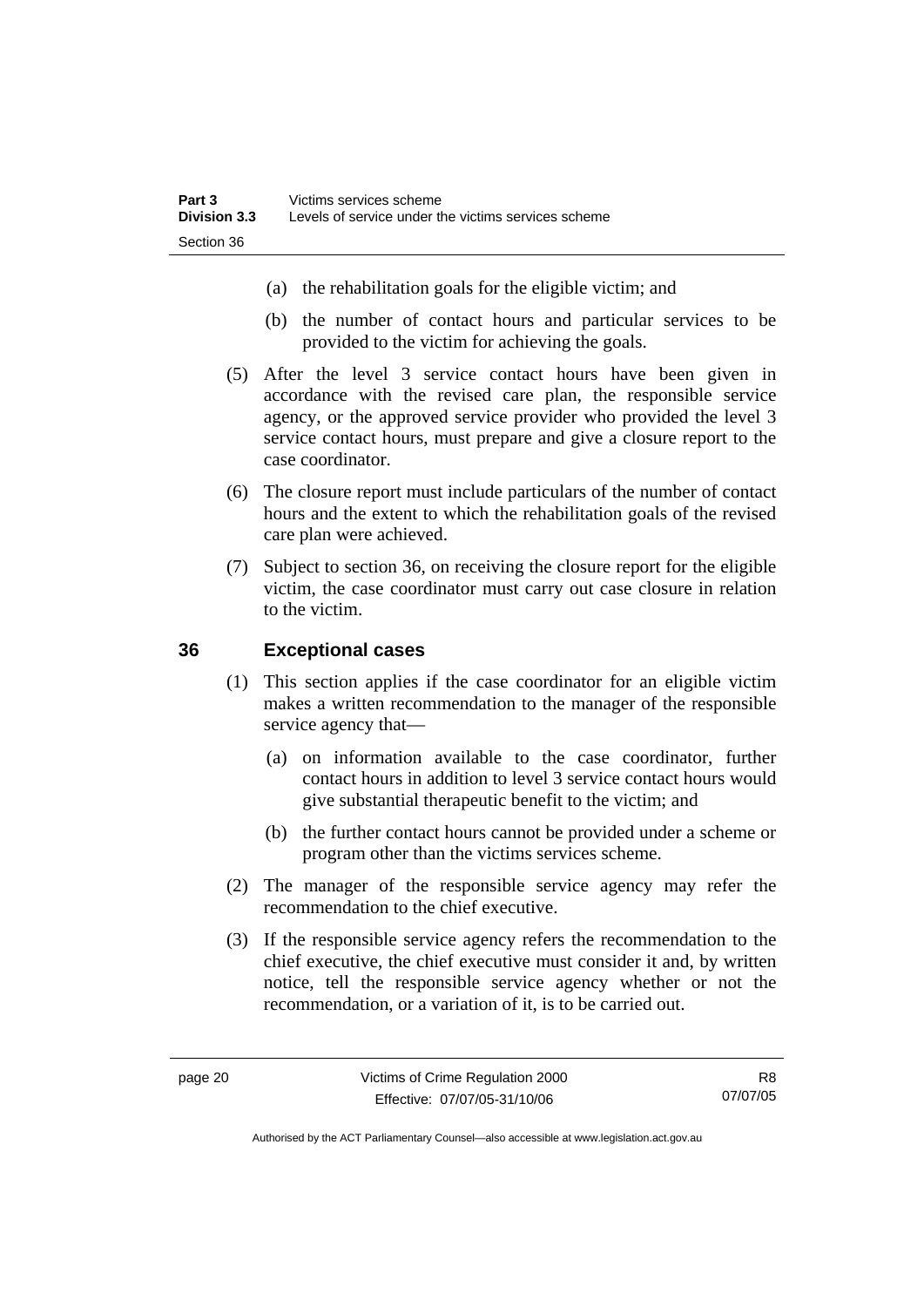- (4) If the chief executive tells the responsible service agency that the recommendation or a variation of it is to be carried out, the responsible service agency must arrange for the provision of the further contact hours in accordance with the notice.
- (5) After the further contact hours have been given, the responsible service agency, or the approved service provider who provided the service, must prepare and give a closure report to the case coordinator.
- (6) The closure report must include particulars of the number of contact hours and the extent to which the rehabilitation goals of the revised care plan were achieved.
- (7) On receiving the closure report for the victim, the case coordinator must carry out case closure in relation to the victim.

#### **37 How contact hours are provided**

- (1) Contact hours for an eligible victim who lives in the ACT must be provided by the responsible service agency or an approved service provider.
- (2) Contact hours for an eligible victim who lives outside the ACT may, with the written approval of the responsible service agency, be provided by a person that is not an approved service provider.
- (3) Contact hours under level 2 or level 3 service are to be given to an eligible victim in a way that, as far as possible, gives the victim a choice of completing the contact hours with the responsible service agency or an approved service provider chosen by the victim.

#### **38 Arbitration—care plans**

If, for an eligible victim who is entitled to receive level 2 or level 3 service, the case coordinator and approved service provider do not agree about the content of a care plan, the need for additional contact hours or both, the case coordinator must refer the issue in

page 21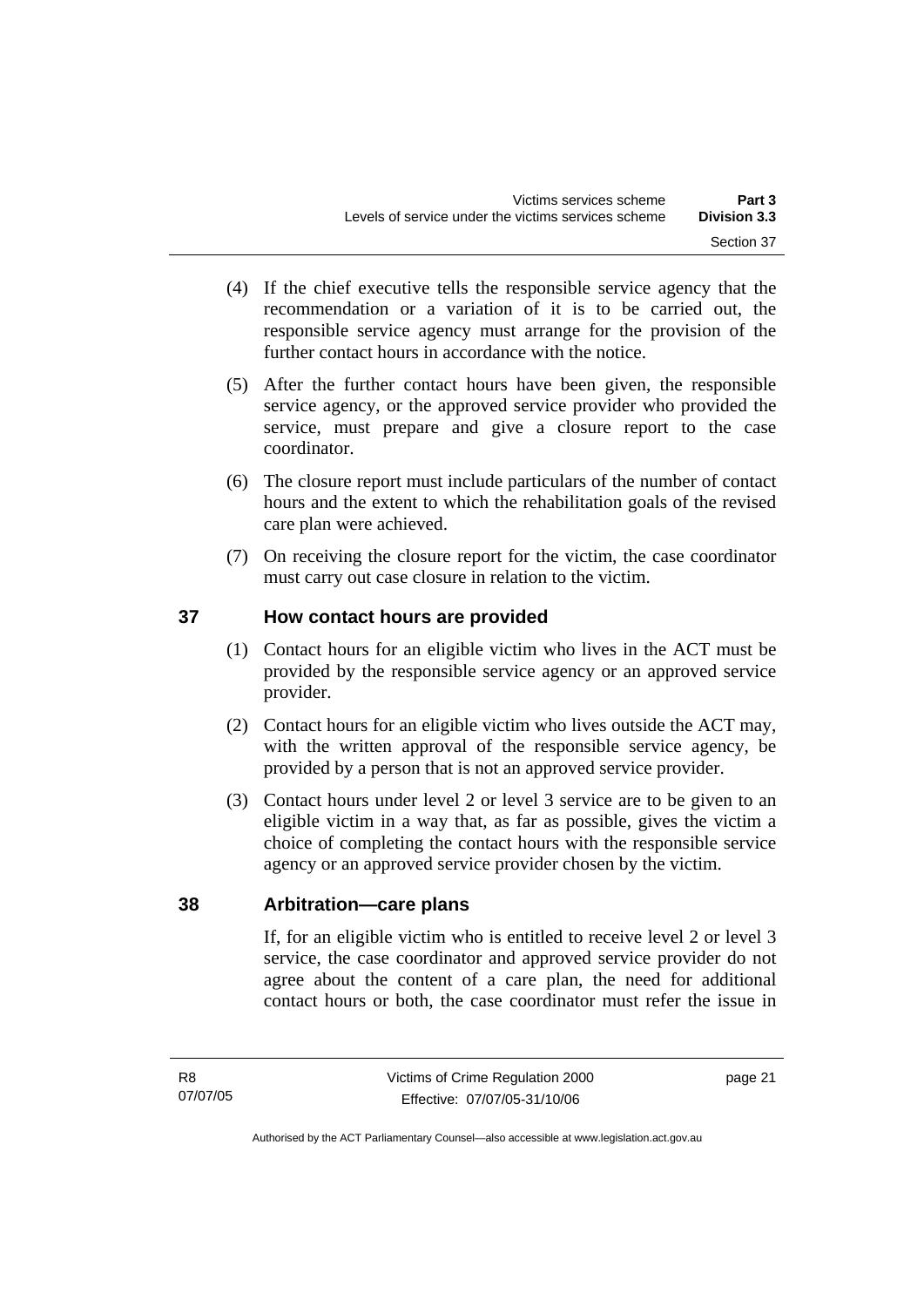| Part 3              | Victims services scheme |
|---------------------|-------------------------|
| <b>Division 3.4</b> | Service providers       |
| Section 39          |                         |

writing to an independent arbitrator nominated by the manager of the responsible service agency.

#### **39 Case closure**

Case closure for an eligible victim consists of the following procedure:

- (a) if the victim agrees—
	- (i) a discharge interview with the victim to measure the attainment of the victim's rehabilitation goals; and
	- (ii) the completion, by or on behalf of the victim, of a survey to evaluate the services received by the victim;
- (b) the completion by the victim's case coordinator of an evaluation of, and report about, the services provided to the victim.

#### **Division 3.4 Service providers**

#### **40 Approved service providers**

- (1) The board may approve service providers for this regulation.
- (2) The board must keep an up-to-date list of approved service providers.
- (3) The board may issue guidelines for using service providers that are not approved.

#### **41 Criteria for approval**

The board may approve a person as a service provider only if satisfied that—

- (a) the person—
	- (i) is trained in the provision of services to victims; and

R8 07/07/05

Authorised by the ACT Parliamentary Counsel—also accessible at www.legislation.act.gov.au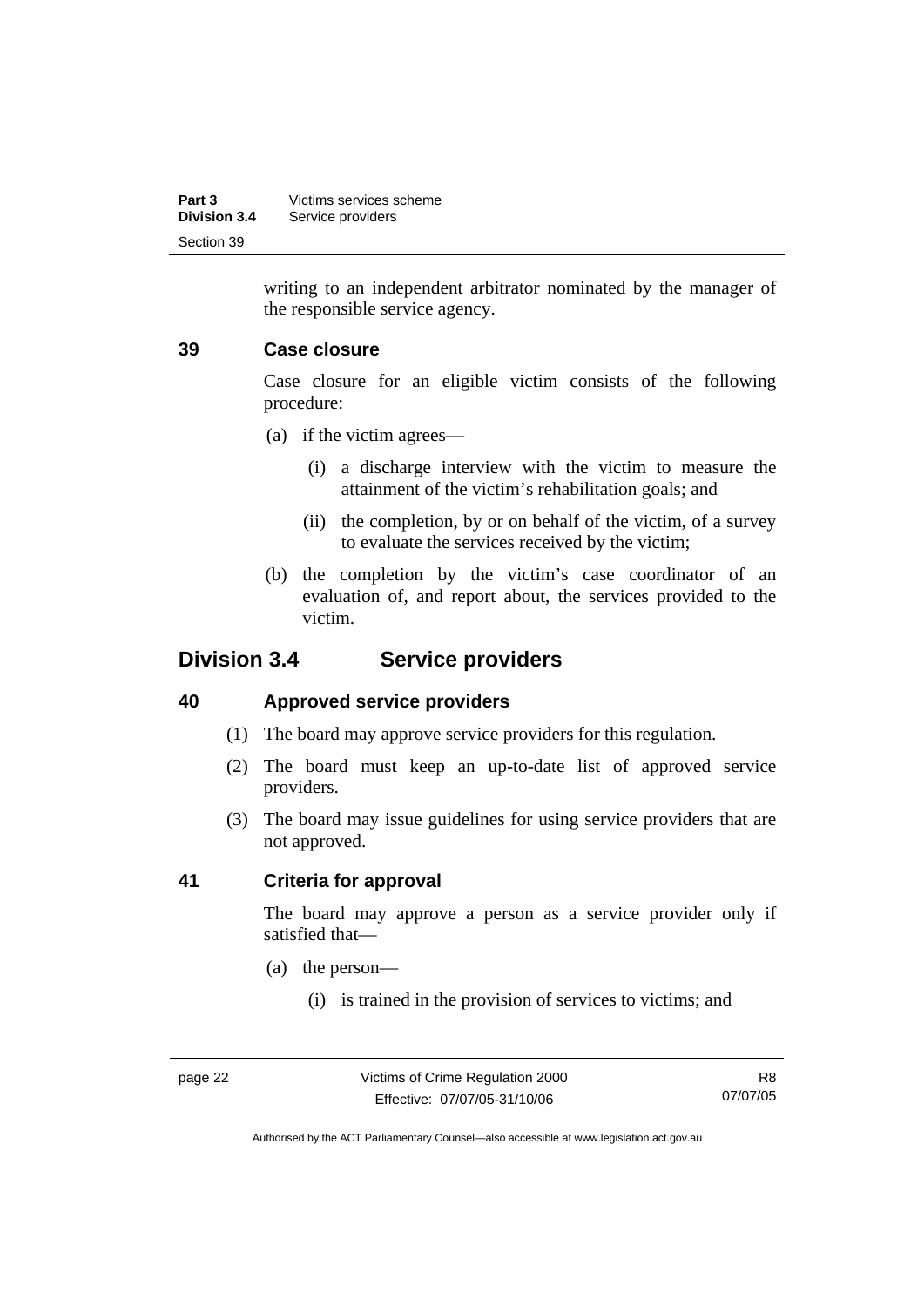- (ii) has experience or knowledge of working in a multidisciplinary team environment; and
- (iii) holds an appropriate policy of indemnity insurance; and
- (b) if the service to be provided is a health professions service the person is an appropriately qualified health professional; and
- (c) the person has not been convicted of a serious crime; and
- (d) the person meets the guidelines made under section 17 (Guidelines) for approval as a service provider for the victims services scheme; and
- (e) the person is capable of satisfying the requirements of this regulation; and
- (f) the person will—
	- (i) undertake continuing education in the provision of services to victims; and
	- (ii) conduct an assessment and evaluation of the services it provides and ensure its services are subject to independent review; and
	- (iii) deal with eligible victims in a way that gives proper regard to their dignity, worth, independence, cultural diversity and human rights; and
	- (iv) provide services of appropriate quality with respect to safety, risk, health and community care outcomes and the interests of eligible victims; and
	- (v) provide services that are consistent with best practice for the particular kind of service; and
	- (vi) establish codes of conduct for people engaged or employed by it to promote the highest ethical and professional standards; and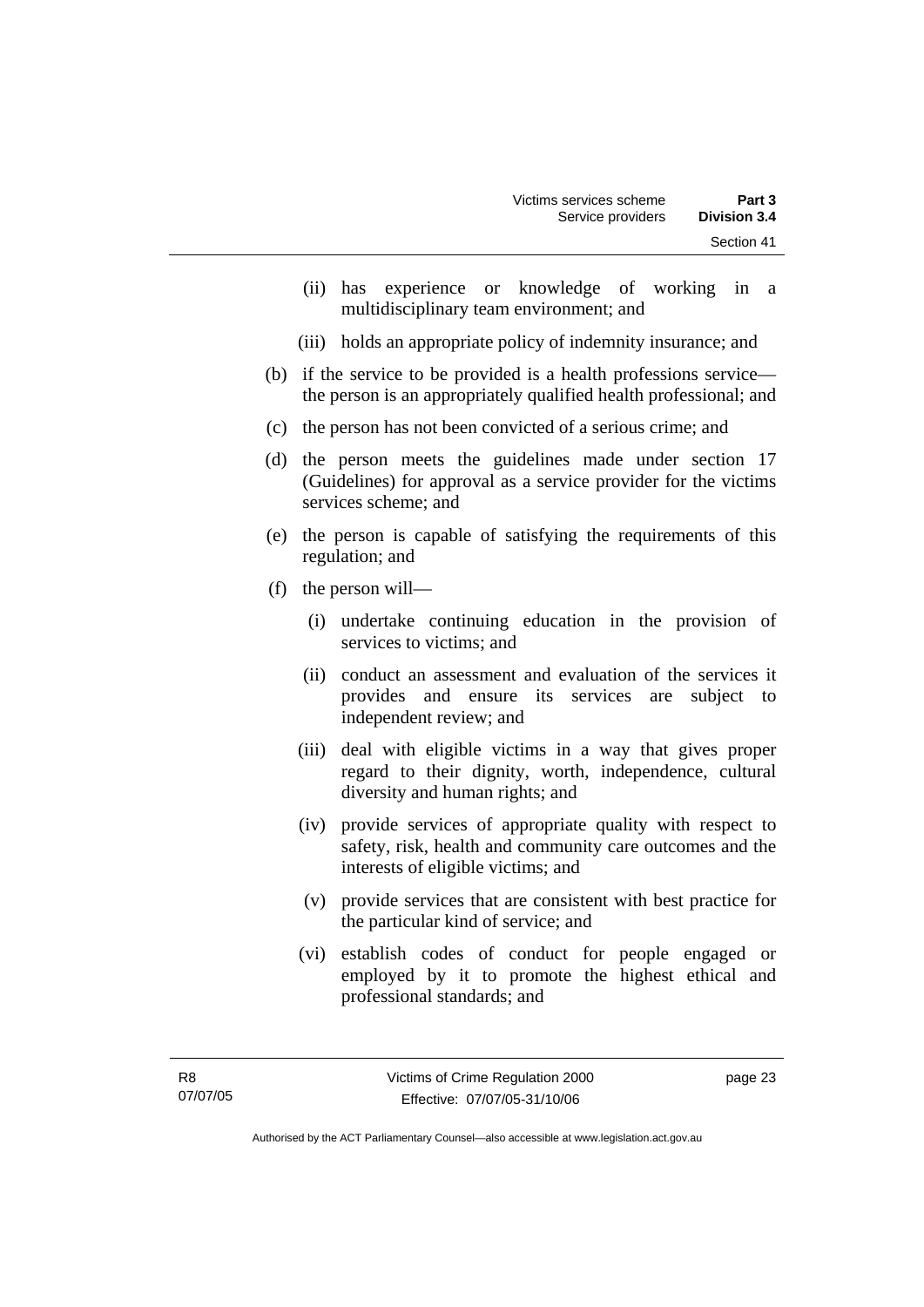| Part 3       | Victims services scheme |
|--------------|-------------------------|
| Division 3.4 | Service providers       |
| Section 42   |                         |

- (vii) ensure premises used by people engaged or employed by it are secure, give eligible victims privacy and comply with occupational health and safety requirements; and
- (viii) take steps to ensure that people engaged or employed by it are familiar with the *Community and Health Services Complaints Act 1993*; and
- (g) the person will not use contact hours for the preparation of reports for use in proceedings.

#### **42 Suspension of approval**

- (1) The board may suspend the approval of a service provider if—
	- (a) the board is no longer satisfied, based on reasonable grounds, of the matters mentioned in section 41; or
	- (b) the service provider is a suspect in the commission of an indictable offence; or
	- (c) the service provider has been the subject of a complaint to the commissioner and the complaint has not been decided or is upheld.
- (2) In this section:

*commissioner* means the commissioner for health complaints.

#### **43 Cancellation of approval**

The board must cancel the approval of an approved service provider if—

- (a) on at least 3 occasions, a ground existed on which the board would have been entitled to suspend the approval of the provider; or
- (b) if the ground for suspension of the approval of the provider is a state of affairs—the state of affairs has existed for 3 months or longer; or

R8 07/07/05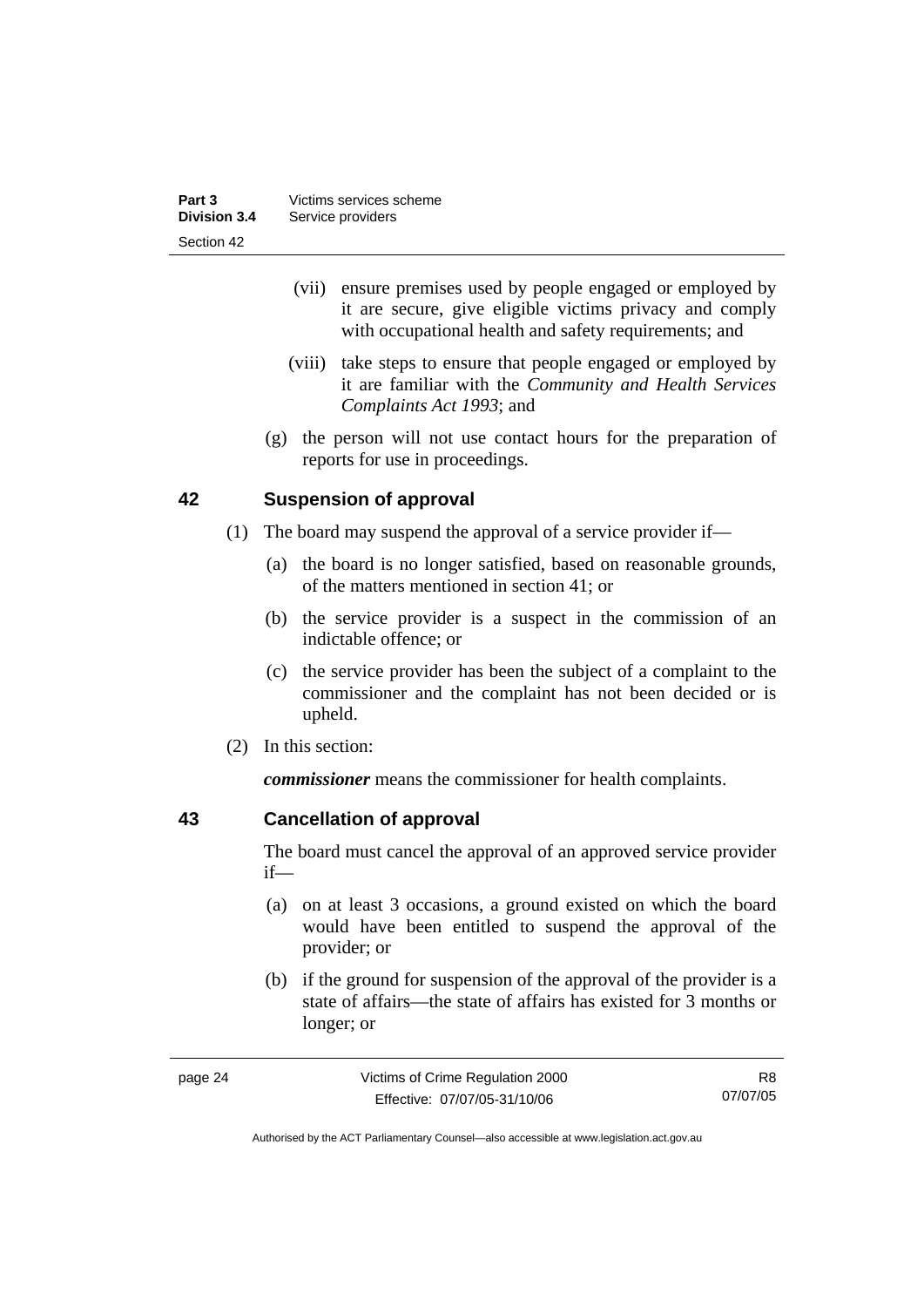- (c) the approved service provider has been convicted or found guilty of an indictable offence; or
- (d) for an approved service provider who provides a health professions service—the provider has ceased to be registered as a health professional.

#### **Division 3.5 General**

#### **44 Volunteer program**

An eligible victim may use a volunteer program.

#### **45 Special financial assistance—statements**

If a primary victim asks the responsible service agency for a statement and certificate under the *Victims of Crime (Financial Assistance) Act 1983*, section 27, the manager of the responsible service agency must provide the statement and certificate.

#### **46 Notice of decisions**

- (1) This section applies to a decision of the board—
	- (a) to refuse to approve a service provider under section 40 (Approved service providers); or
	- (b) to suspend an approved service provider under section 42 (Suspension of approval); or
	- (c) to cancel the approval of a service provider under section 43 (Cancellation of approval).
- (2) The board must give written notice of a decision to which this section applies to the person affected by the decision.
- (3) The notice must be in accordance with the requirements of the code of practice in force under the *Administrative Appeals Tribunal Act 1989*, section 25B (1).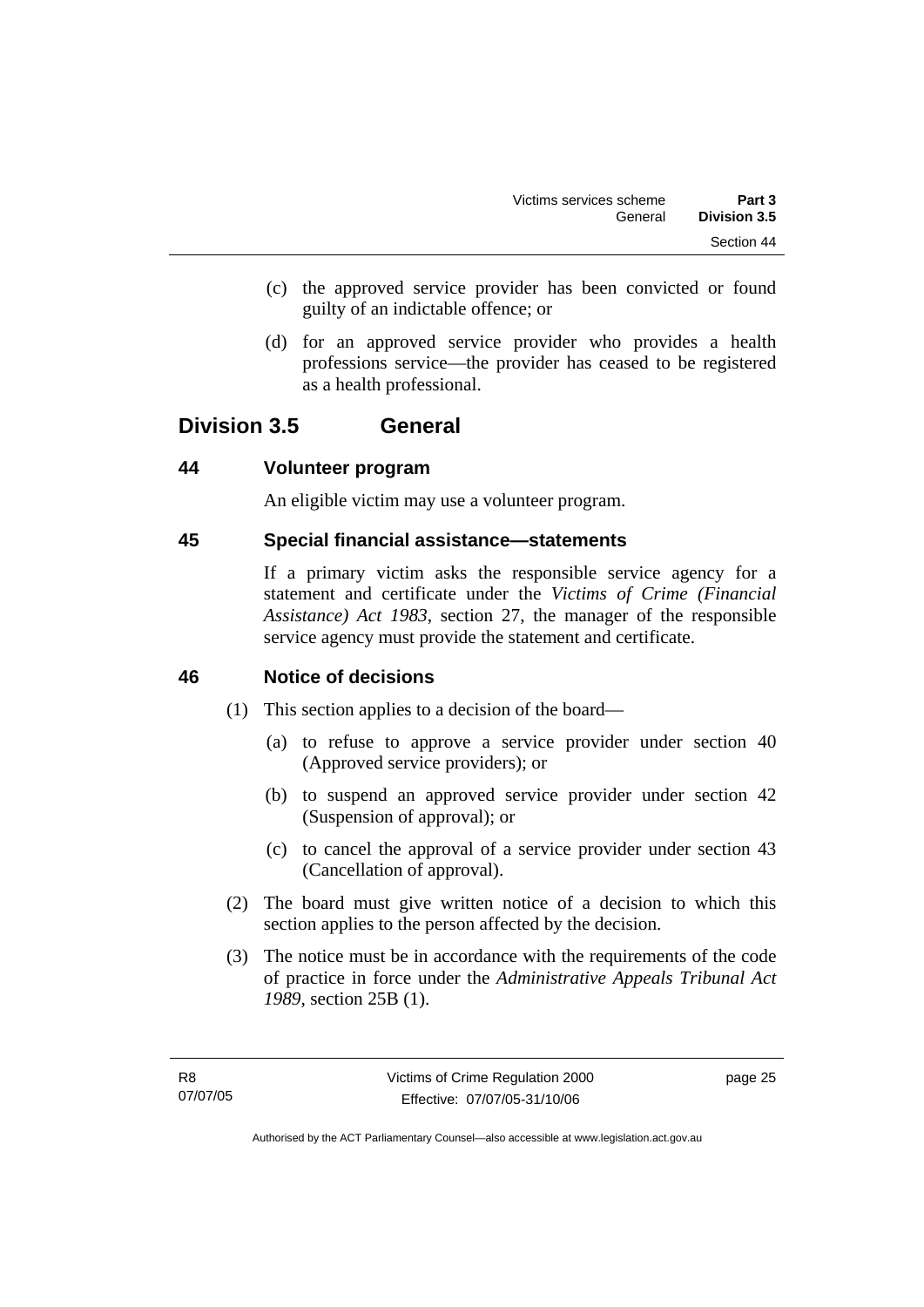| Part 3       | Victims services scheme |
|--------------|-------------------------|
| Division 3.5 | General                 |
| Section 47   |                         |

#### **47 Review of decisions**

Application may be made to the administrative appeals tribunal for a review of a decision of the board mentioned in section 46 (1).

page 26 Victims of Crime Regulation 2000 Effective: 07/07/05-31/10/06

R8 07/07/05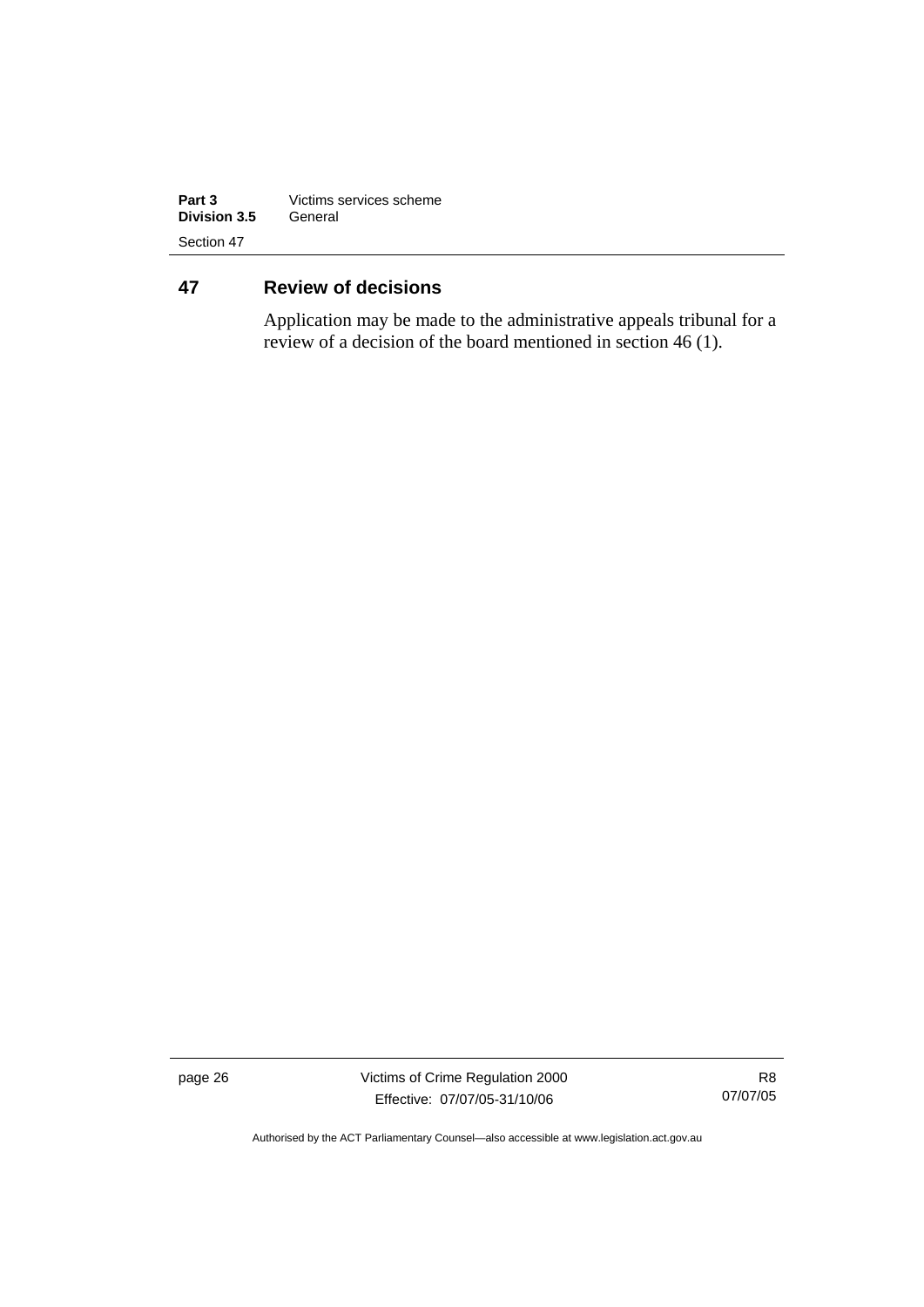### **Part 4 Miscellaneous**

#### **48 Guidelines—volunteers**

The board may make guidelines about the following:

- (a) fixing minimum standards of qualifications or experience for people who volunteer to provide practical assistance and support to victims;
- (b) the experience or knowledge required by a volunteer;
- (c) the undertaking by a volunteer of continuing education in the provision of services to victims;
- (d) the undertaking by a volunteer of training courses about dealing with people from a diversity of ethnic and cultural backgrounds;
- (e) the use of people who have committed a serious crime as volunteers;
- (f) the supervision of volunteers and the conducting of assessments and evaluations of the services provided by volunteers;
- (g) the occupational health and safety of volunteers;
- (h) indemnity insurance for the acts or omissions of volunteers;
- (i) the debriefing of volunteers;
- (j) other matters necessary or convenient to be decided with respect to volunteers.
- *Note* Under the *Occupational Health and Safety Act 1989*, s 8, the Minister administering that Act can declare people included in specified classes of people to be taken to be employed by the person to whom their services are voluntary given. The effect of the declaration is that an employer who must take all reasonably practicable steps to protect the

page 27

Authorised by the ACT Parliamentary Counsel—also accessible at www.legislation.act.gov.au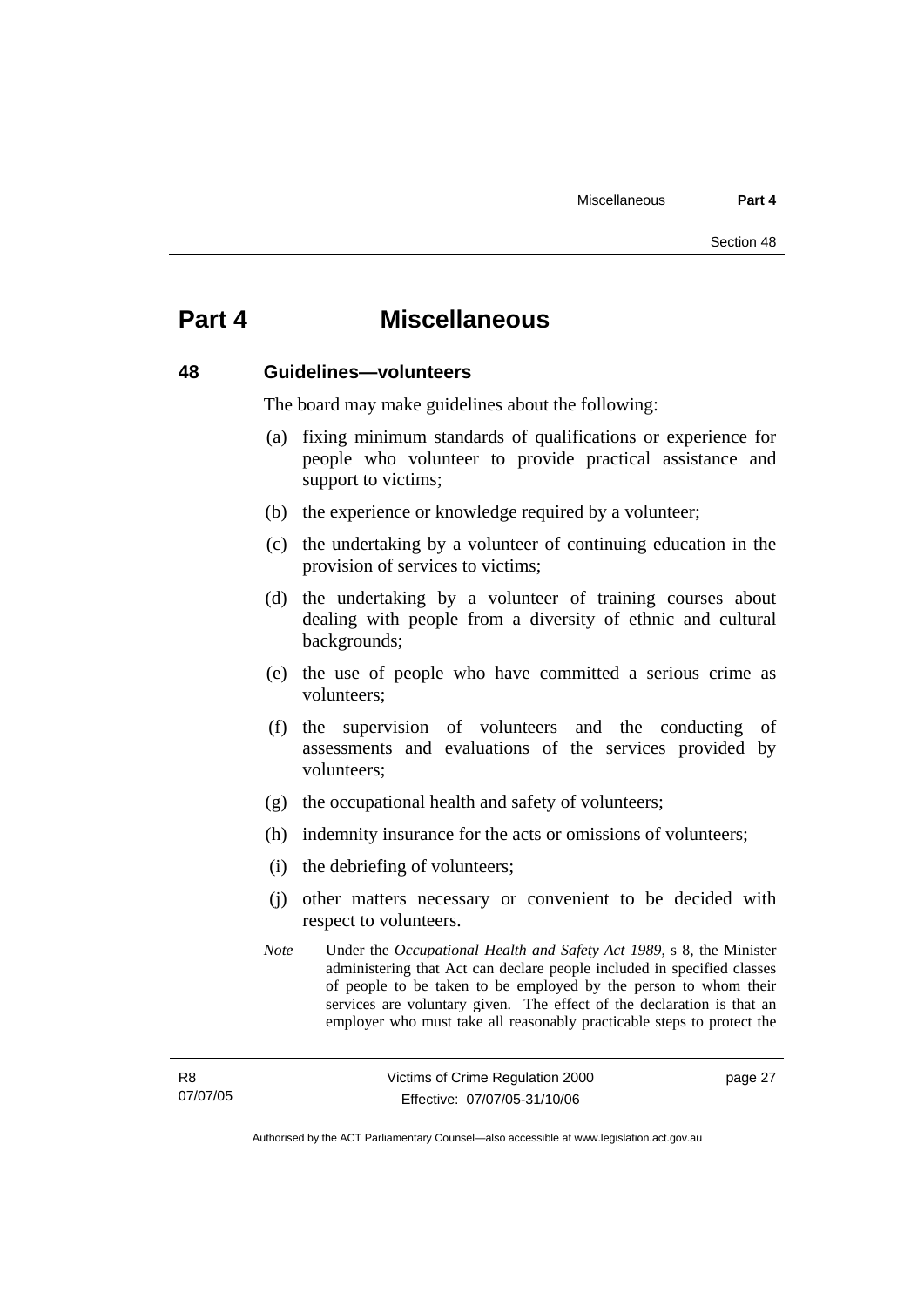#### **Part 4** Miscellaneous

Section 49

health, safety and welfare of the employer's employees must give the same protection to a volunteer.

#### **49 Annual reporting authority**

For the Act, section 19 (2) (f), the chief executive is the annual reporting authority for the victims services scheme.

#### **50 Determination of fees for services provided by approved service providers**

- (1) The Minister may, in writing, determine the fees that are payable for services provided to an eligible victim under this regulation by an approved service provider.
- (2) A determination is a disallowable instrument.
	- *Note* A disallowable instrument must be notified, and presented to the Legislative Assembly, under the Legislation Act.

#### **51 Approved forms**

(1) The Minister may, in writing, approve forms for this regulation.

*Note* For other provisions about forms, see the Legislation Act, s 255.

- (2) If the Minister approves a form for a particular purpose, the approved form must be used for that purpose.
- (3) An approved form is a notifiable instrument.

Note A notifiable instrument must be notified under the Legislation Act.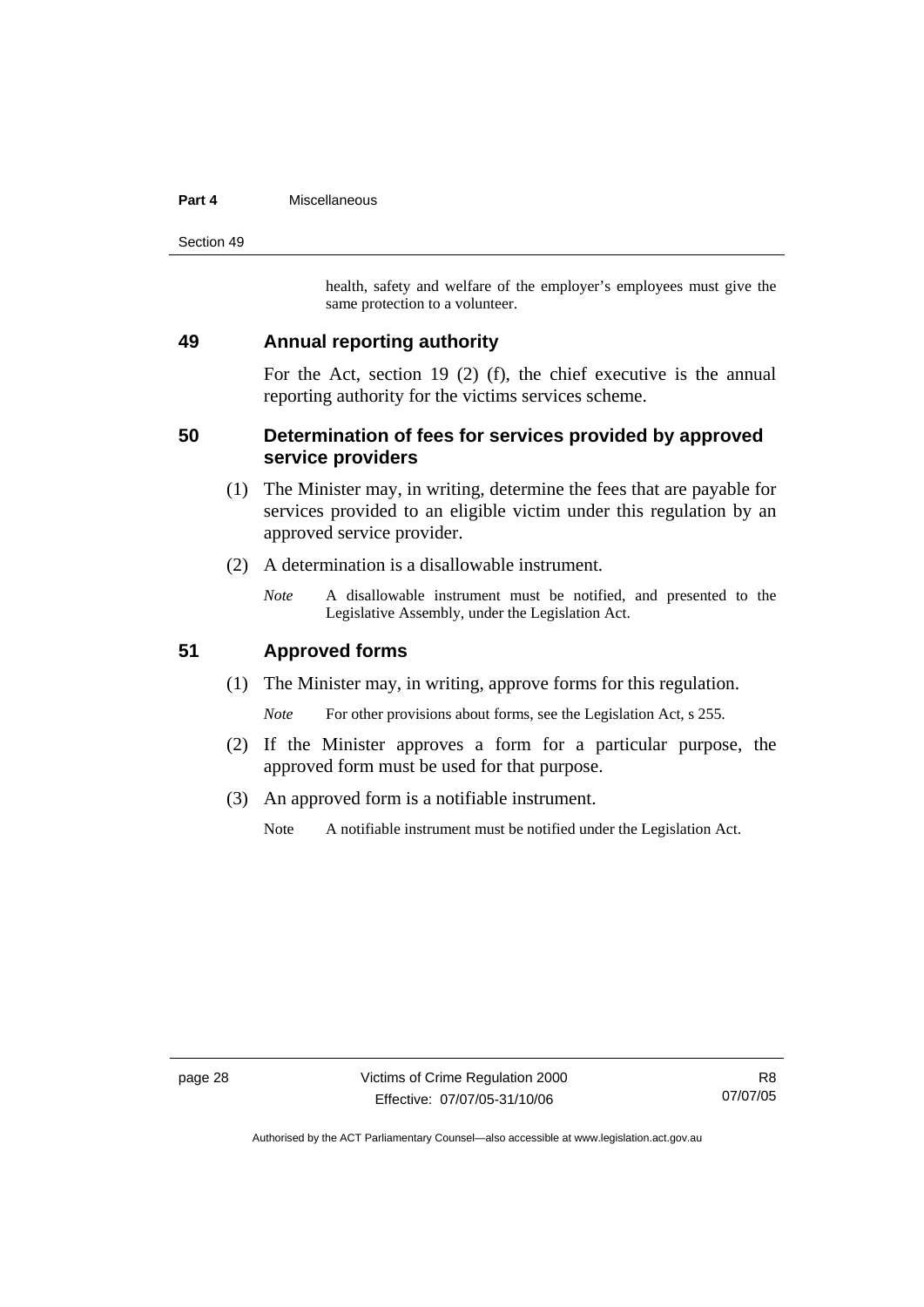### **Part 5 Modification of regulation**

#### **52 Application of pt 5**

This part modifies this regulation.

#### **53 Dictionary, definition of** *health professional*

*substitute* 

#### *health professional*—

- (a) means a person registered under the *Health Professionals Act 2004*; and
- (b) includes a person registered under 1 of the following Acts (unless repealed):
	- (i) *Chiropractors and Osteopaths Act 1983*;
	- (ii) *Dental Technicians and Dental Prosthetists Registration Act 1988*;
	- (iii) *Dentists Act 1931*;
	- (iv) *Nurses Act 1988*;
	- (v) *Optometrists Act 1956*;
	- (vi) *Pharmacy Act 1931*;
	- (vii) *Physiotherapists Act 1977*;
	- (viii) *Podiatrists Act 1994*;
	- (ix) *Psychologists Act 1994*.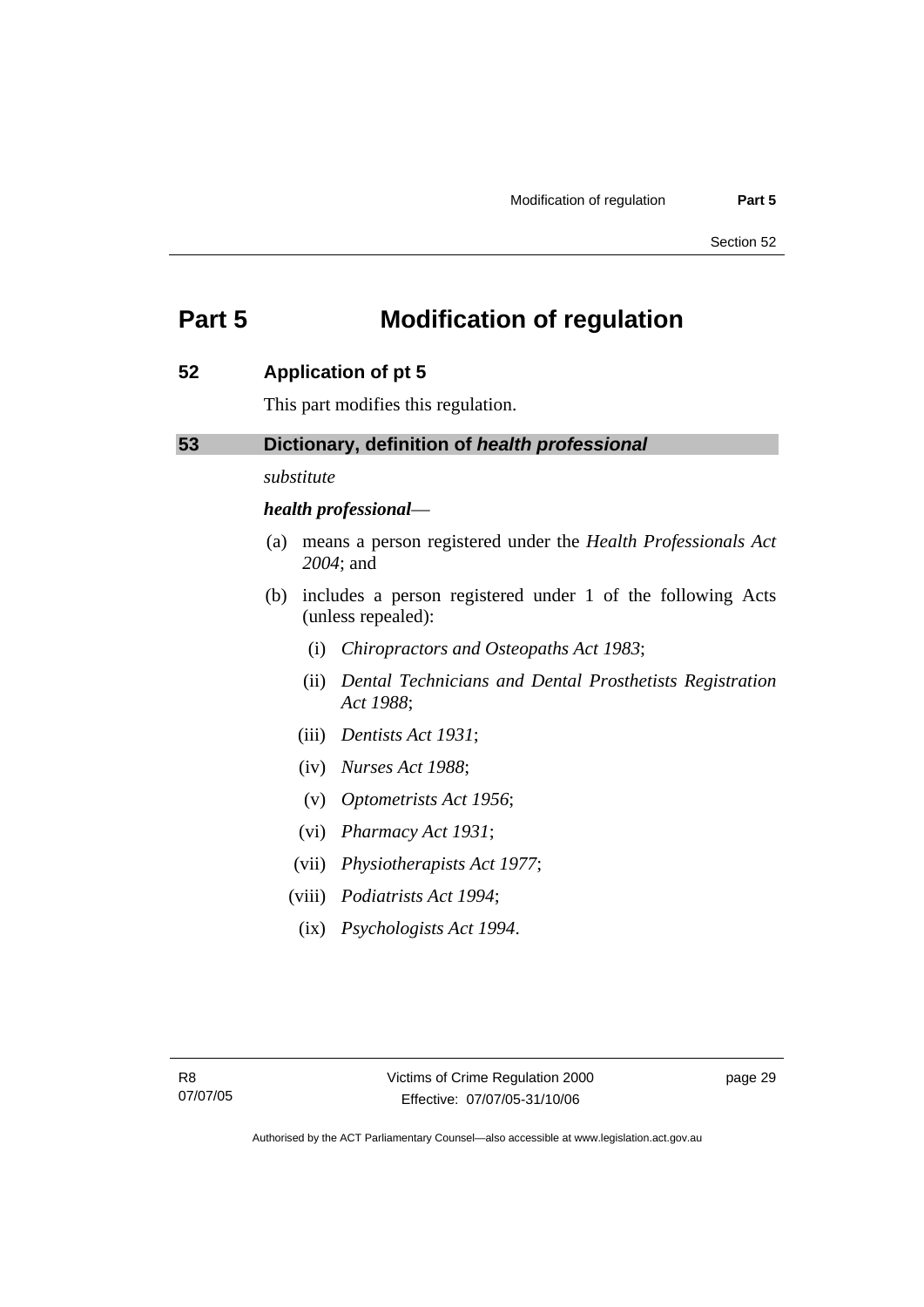#### **Part 5 Modification of regulation**

Section 54

#### **54 Dictionary, definition of** *psychologist*

*substitute* 

*psychologist* means—

- (a) a person registered as a psychologist under the *Health Professionals Act 2004*; and
- (b) a person registered under the *Psychologists Act 1994* (unless repealed).

#### **55 Expiry of pt 5**

This part expires on the day the *Health Professionals Act 2004*, section 136 (Repeals) expires.

page 30 Victims of Crime Regulation 2000 Effective: 07/07/05-31/10/06

R8 07/07/05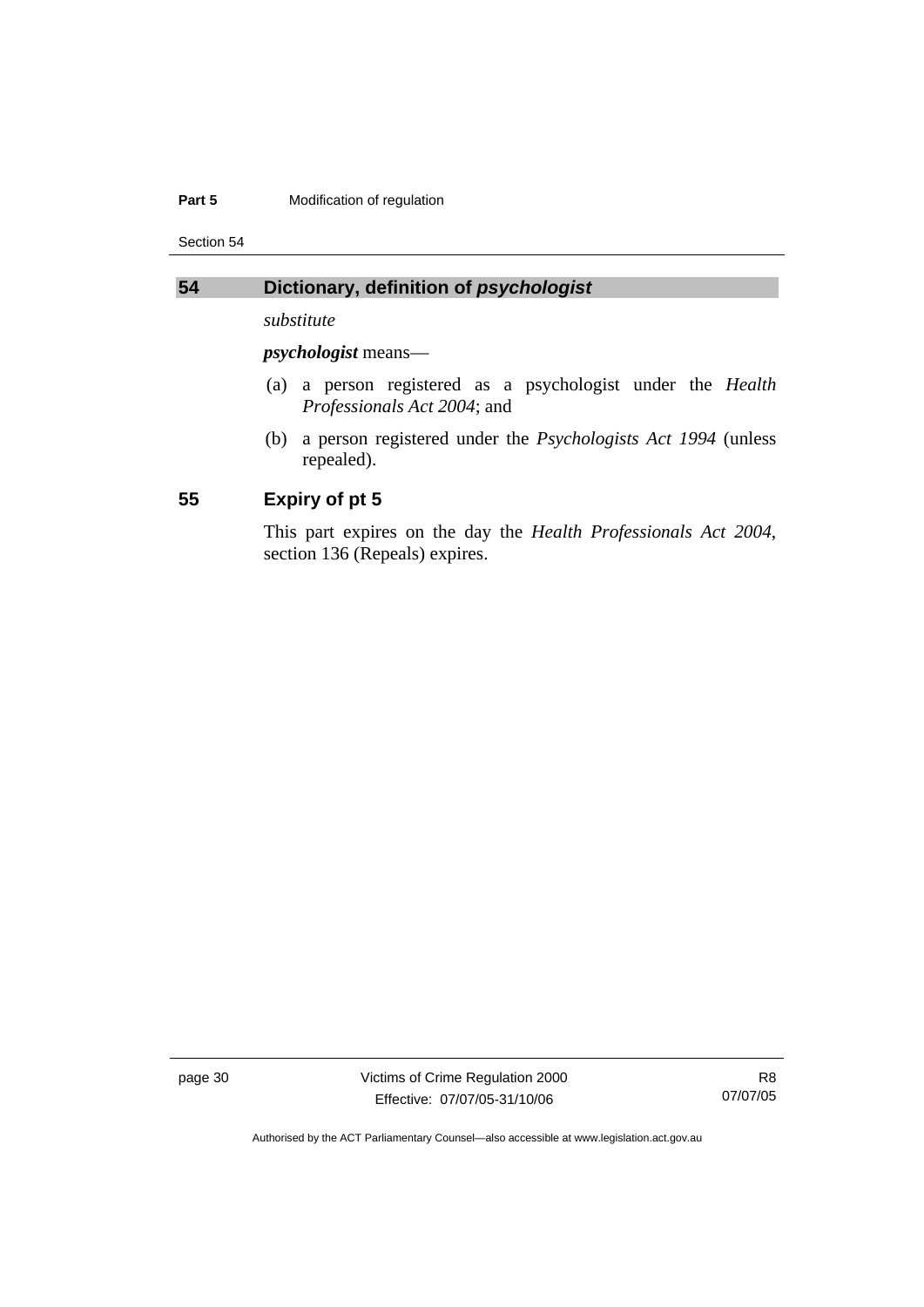## **Dictionary**

(see s 3)

*Note 1* The Legislation Act contains definitions and other provisions relevant to this Act.

*Note 2* For example, the Legislation Act, dict, pt 1, defines the following terms:

- administrative appeals tribunal
- chief executive
- chief police officer
- commissioner for health complaints
- dentist
- disallowable instrument
- doctor
- DPP
- entity
- found guilty
- lawyer
- **Magistrates Court**
- **Minister**
- Supreme Court.
- *Note 3* Terms used in this regulation have the same meaning that they have in the *Victims of Crime Act 1994* (see Legislation Act, s 148). For example, the following terms are defined in the *Victims of Crime Act 1994*, dict:
	- harm
	- victim.

*affected person*, in relation to a reviewable decision—see section 25 (1) (Notice to be given of eligibility decisions).

*AFP member*—see section 8 (1) (a) (ii) (Appointed members of board).

*appointed member*, of the board, means a member of the board other than the coordinator.

| -R8      | Victims of Crime Regulation 2000 | page 31 |
|----------|----------------------------------|---------|
| 07/07/05 | Effective: 07/07/05-31/10/06     |         |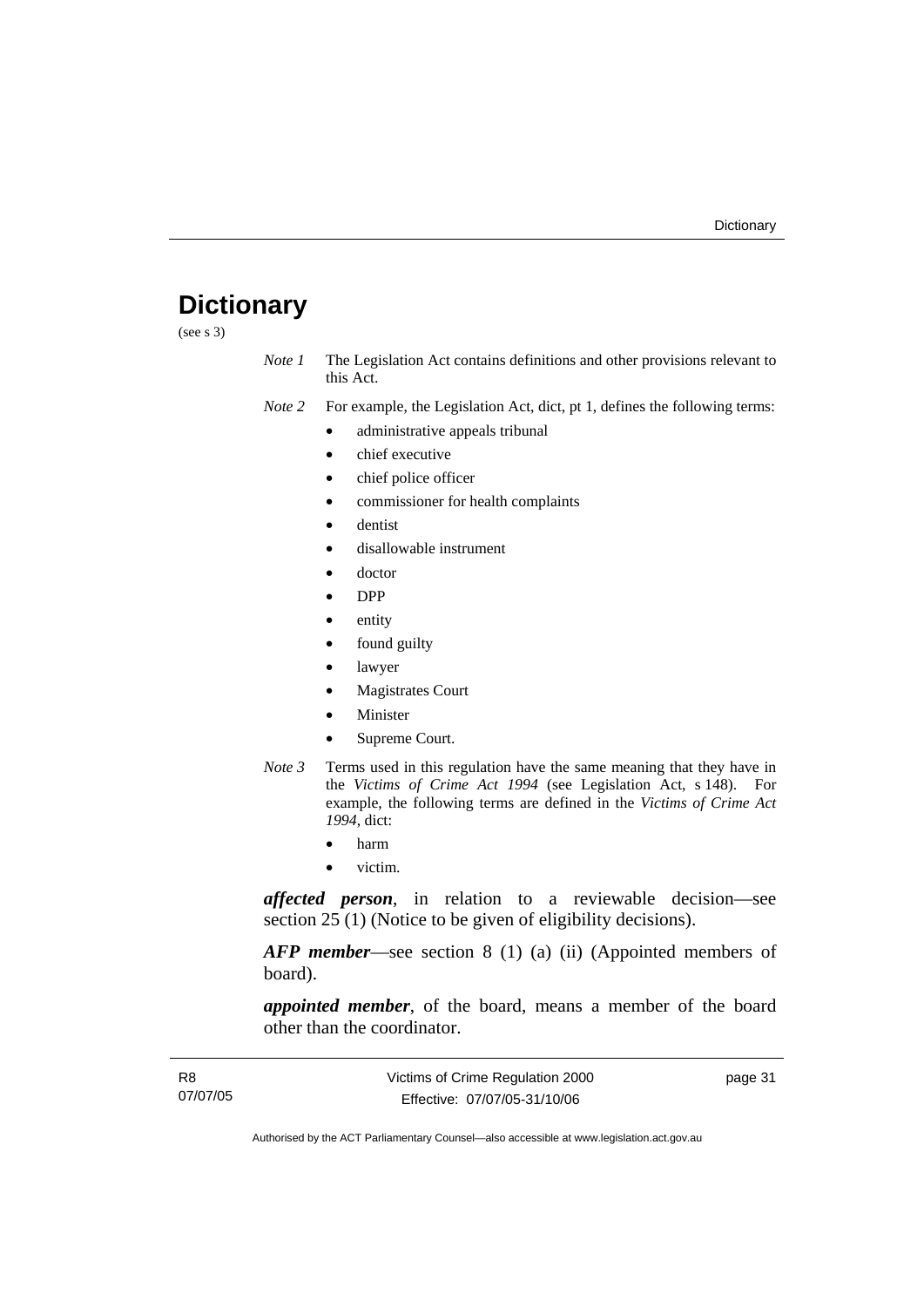*approved service provider* means a person approved as a service provider under section 40 (Approved service providers).

*board* means the Victims Assistance Board.

*chairperson* means the chairperson of the board.

*committee* means the Eligibility Review Committee.

*community support member*—see section 8 (1) (a) (v) (Appointed members of board).

*courts member*—see section 8 (1) (a) (iii) (Appointed members of board).

*deputy chairperson* means the deputy chairperson of the board.

*DPP member*—see section 8 (1) (a) (i) (Appointed members of board).

*eligible victim*—see section 24 (2) (Eligible victims under the victims services scheme).

*health professional* means a person registered under the *Health Professionals Act 2004*.

*health professions member*—see section 8 (1) (e) (Appointed members of board.

*health professions service* means psychiatry, psychology, podiatry, nursing, optometry, physiotherapy, chiropractic or osteopathy.

*independent arbitrator* means a person approved under section 18 (Independent arbitrators).

*indigenous member*—see section 8 (1) (b) (Appointed members of board).

*internal reviewer*—see section 26 (2) (Who may apply for internal review of decisions).

*justice member*—see section 8 (1) (a) (iv) (Appointed members of board).

R8 07/07/05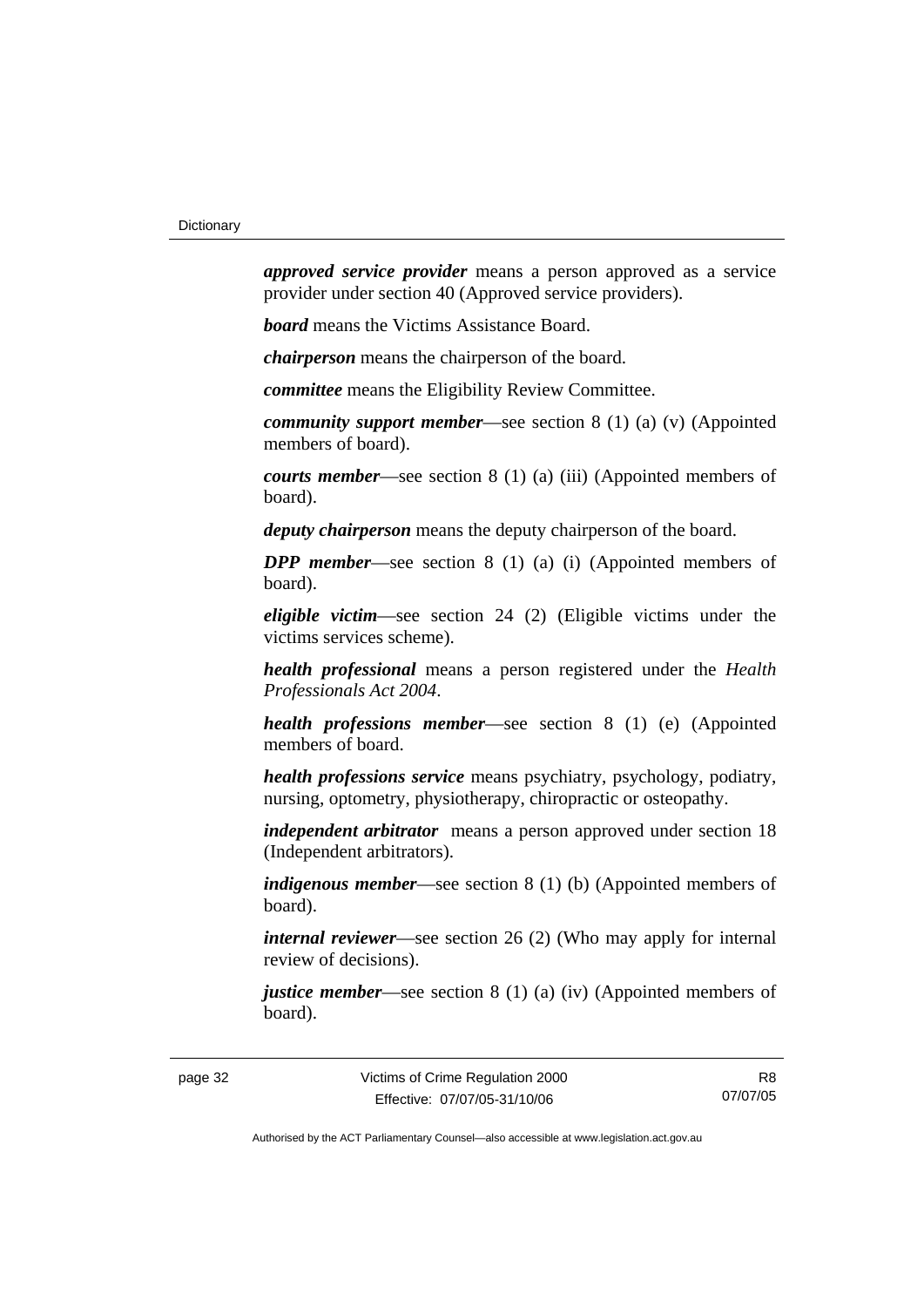*legal profession member*—see section 8 (1) (d) (Appointed members of board).

*manager*, of the responsible service agency, means the person in charge of the agency.

*member* means a member of the board.

*migrant member*—see section 8 (1) (c) (Appointed members of board).

*primary victim*—see the *Victims of Crime (Financial Assistance) Act 1983*, section 9.

*psychiatrist* means a doctor who holds postgraduate qualifications in psychiatry.

*psychiatrist/psychologist member*—see section 8 (1) (g) (Appointed members of board).

*psychologist* means a person registered as a psychologist under the *Health Professionals Act 2004*.

*responsible service agency* means the entity nominated under section 21 (Responsible service agency).

*reviewable decision*—see section 25 (1) (Notice to be given of eligibility decisions).

*serious crime*—see the *Victims of Crime (Financial Assistance) Act 1983*, section 2.

*suspect* means—

- (a) a person whom a police officer suspects on reasonable grounds has committed an offence; or
- (b) a person charged with an offence; or
- (c) a person who has been summonsed to appear before a court in relation to the commission of an offence; or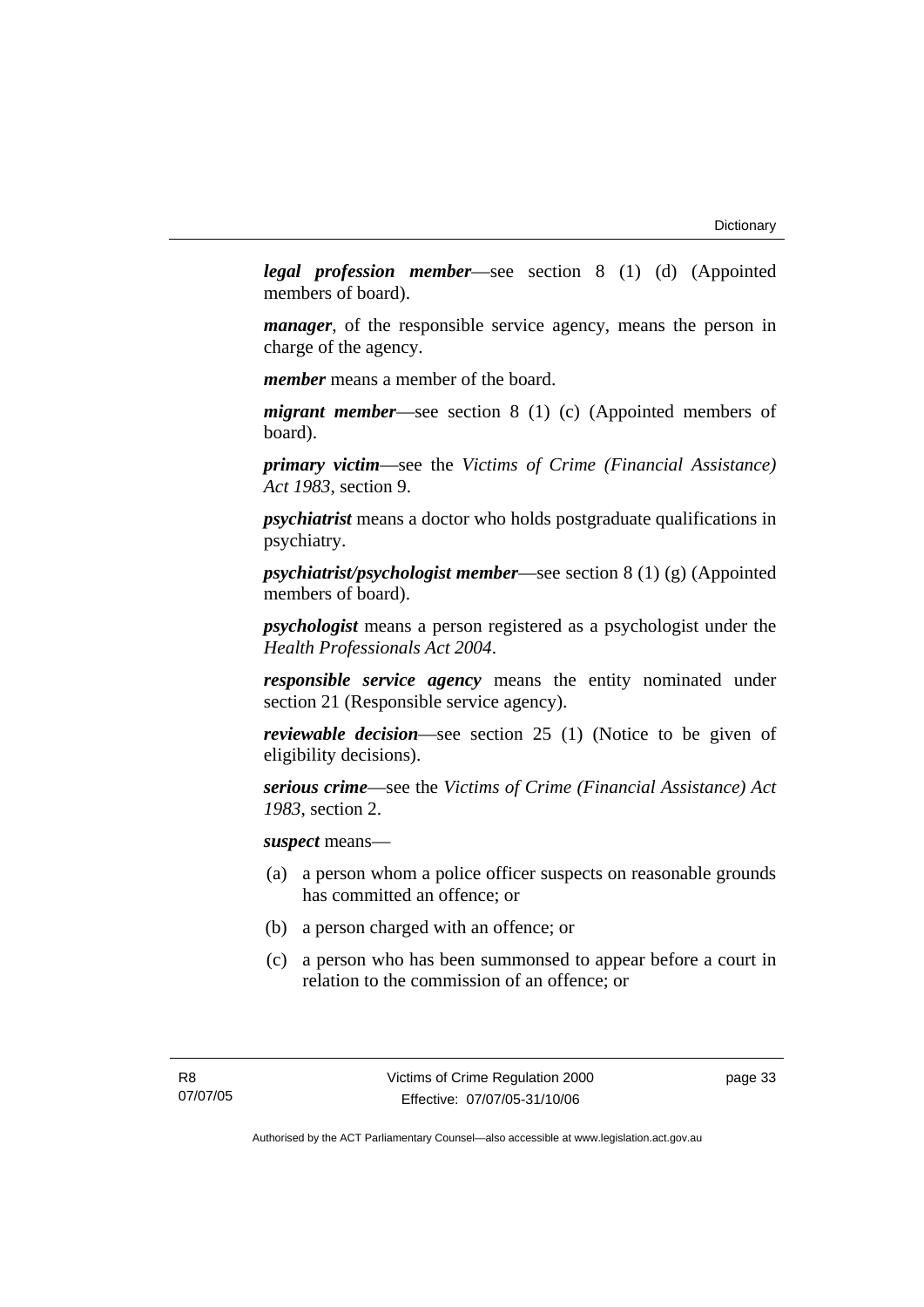(d) a person who has entered into a voluntary agreement to attend court for an offence.

*victims groups member*—see section 8 (1) (f) (Appointed members of board).

*victims services scheme* means the victims services scheme established under section 19 (Victims services scheme).

*youth policy and services member*—see section 8 (1) (a) (vi) (Appointed members of board).

page 34 Victims of Crime Regulation 2000 Effective: 07/07/05-31/10/06

R8 07/07/05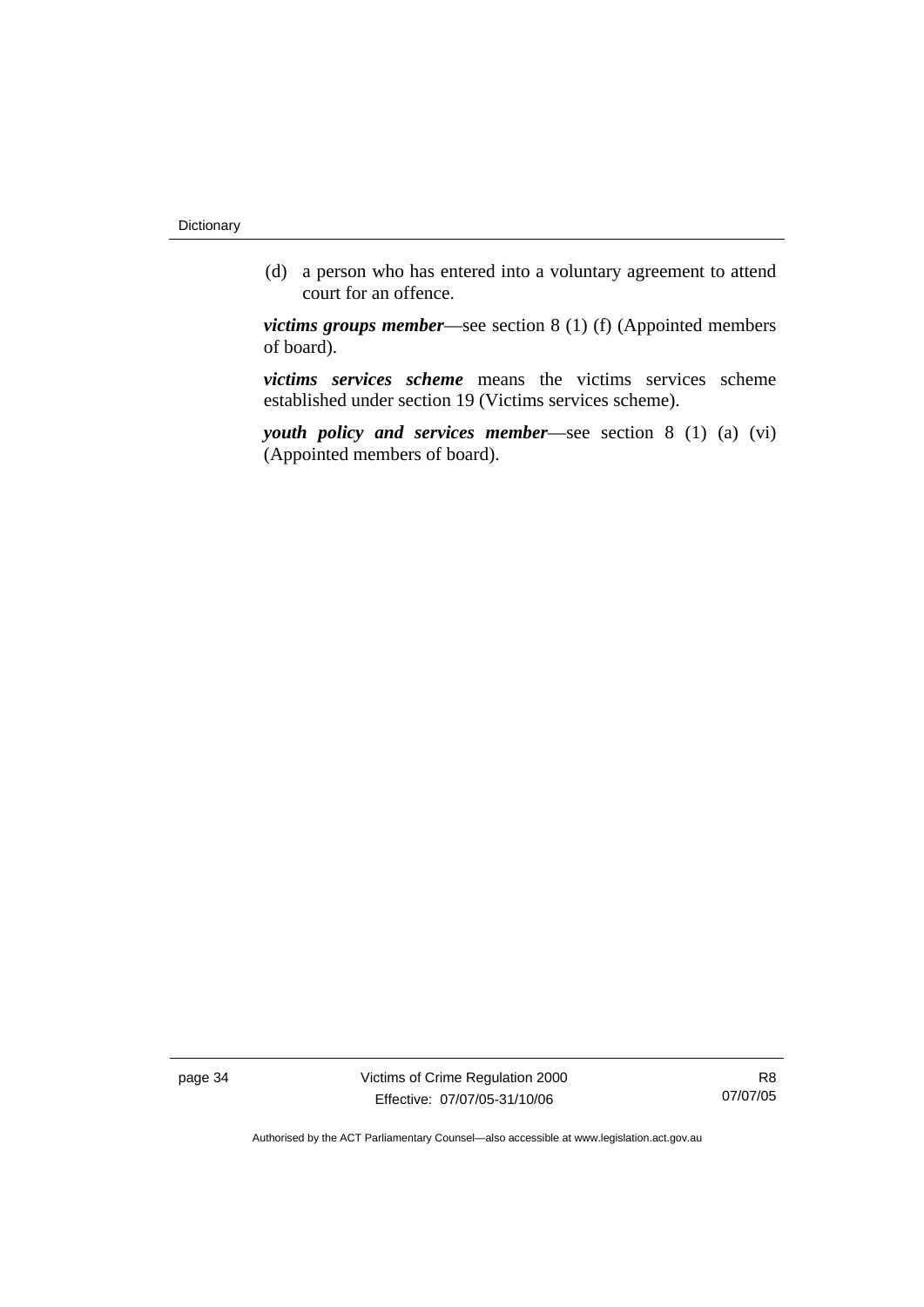#### **Endnotes**

#### **1 About the endnotes**

Amending and modifying laws are annotated in the legislation history and the amendment history. Current modifications are not included in the republished law but are set out in the endnotes.

Not all editorial amendments made under the *Legislation Act 2001*, part 11.3 are annotated in the amendment history. Full details of any amendments can be obtained from the Parliamentary Counsel's Office.

Uncommenced amending laws and expiries are listed in the legislation history and the amendment history. These details are underlined. Uncommenced provisions and amendments are not included in the republished law but are set out in the last endnote.

If all the provisions of the law have been renumbered, a table of renumbered provisions gives details of previous and current numbering.

The endnotes also include a table of earlier republications.

| $am = amended$                               | $ord = ordinance$                         |
|----------------------------------------------|-------------------------------------------|
| $amdt = amendment$                           | $orig = original$                         |
| $ch = chapter$                               | $par = paragraph/subparagraph$            |
| $def = definition$                           | $pres = present$                          |
| $dict = dictionary$                          | $prev = previous$                         |
| $disallowed = disallowed by the Legislative$ | $(\text{prev}) = \text{previously}$       |
| Assembly                                     | $pt = part$                               |
| $div = division$                             | $r = rule/subrule$                        |
| $exp = expires/expired$                      | $remum = renumbered$                      |
| $Gaz = gazette$                              | $reloc = relocated$                       |
| $hdg =$ heading                              | $R[X]$ = Republication No                 |
| $IA = Interpretation Act 1967$               | $RI = reissue$                            |
| $ins = inserted/added$                       | $s = section/subsection$                  |
| $LA =$ Legislation Act 2001                  | $sch = schedule$                          |
| $LR =$ legislation register                  | $sdiv = subdivision$                      |
| $LRA =$ Legislation (Republication) Act 1996 | $sub =$ substituted                       |
| $mod = modified/modification$                | $SL = Subordinate$ Law                    |
| $o = order$                                  | underlining = whole or part not commenced |
| $om = omitted/repealed$                      | or to be expired                          |
|                                              |                                           |

#### **2 Abbreviation key**

R8 07/07/05 Victims of Crime Regulation 2000 Effective: 07/07/05-31/10/06

page 35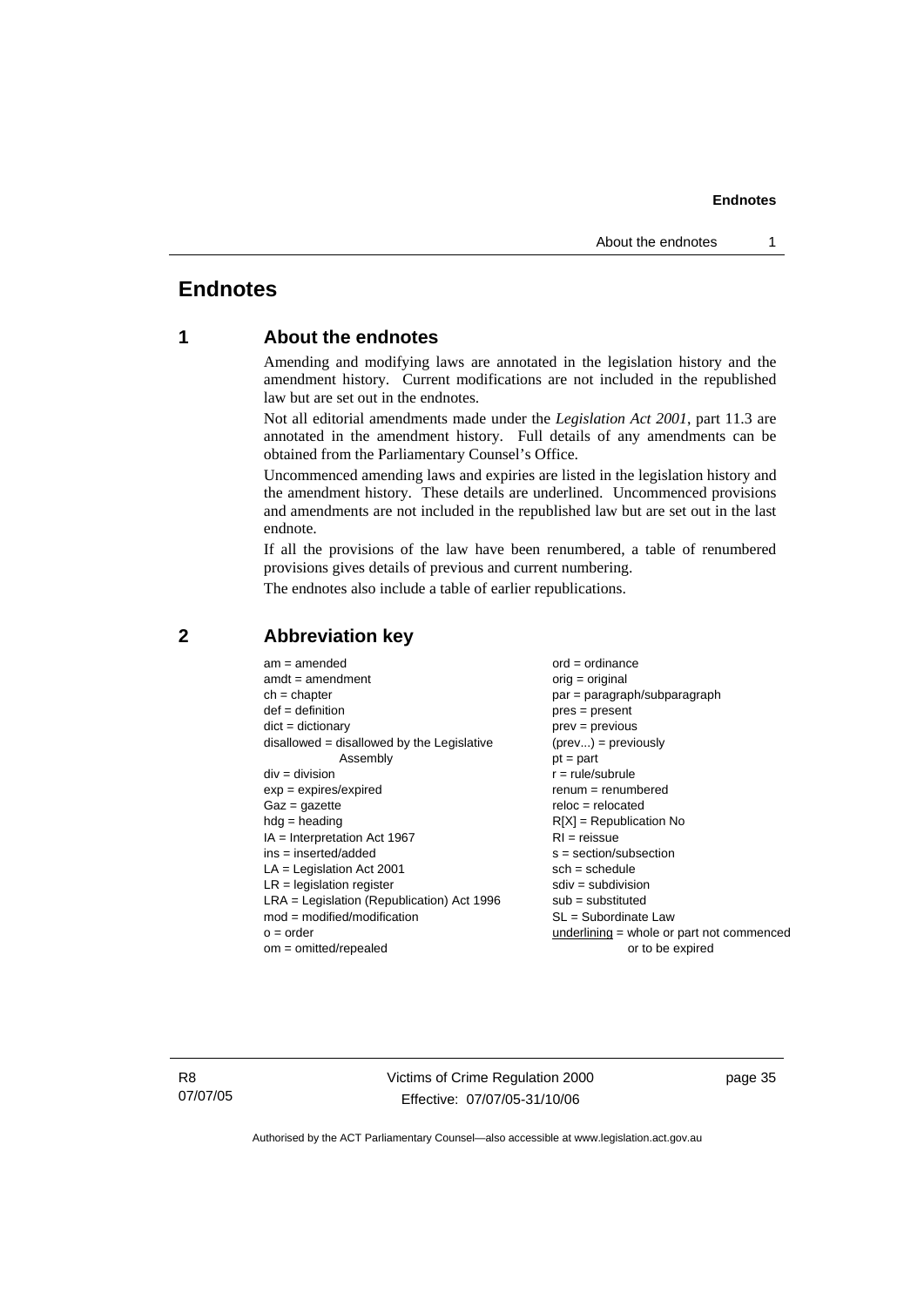| 3 | Legislation history |  |
|---|---------------------|--|
|---|---------------------|--|

#### **3 Legislation history**

This regulation was originally the *Victims of Crime Regulations 2000*. It was renamed under the *Legislation Act 2001*.

#### **Victims of Crime Regulation 2000 No 51**  notified 14 December 2000 (Gaz 2000 No 50) s 1, s 2 commenced 14 December 2000 (IA s 10B) remainder commenced 1 January 2001 (s 2) as amended by **Legislation (Consequential Amendments) Act 2001 No 44 pt 408**  notified 26 July 2001 (Gaz 2001 No 30) s 1, s 2 commenced 26 July 2001 (IA s 10B) pt 408 commenced 12 September 2001 (s 2 and see Gaz 2001 No S65) **Statute Law Amendment Act 2001 (No 2) 2001 No 56 pt 3.53**  notified 5 September 2001 (Gaz 2001 No S65) pt 3.53 commenced 5 September 2001 (s 2 (1)) **Health and Community Care Services (Repeal and Consequential Amendments) Act 2002 No 47 pt 1.4**  notified LR 20 December 2002 s 1, s 2 commenced 20 December 2002 (LA s 75 (1)) pt 1.4 commences 5pm 31 December 2002 (s 2) **Victims of Crime Amendment Regulations 2002 (No 1) SL2002-40**  notified LR 20 December 2002 s 1, s 2 commenced 20 December 2002 (LA s 75 (1)) remainder commenced 21 December 2002 (s 2) **Statute Law Amendment Act 2003 A2003-41 sch 3 pt 3.22**  notified LR 11 September 2003

s 1, s 2 commenced 11 September 2003 (LA s 75 (1)) sch 3 pt 3.22 commenced 9 October 2003 (s 2 (1))

R8 07/07/05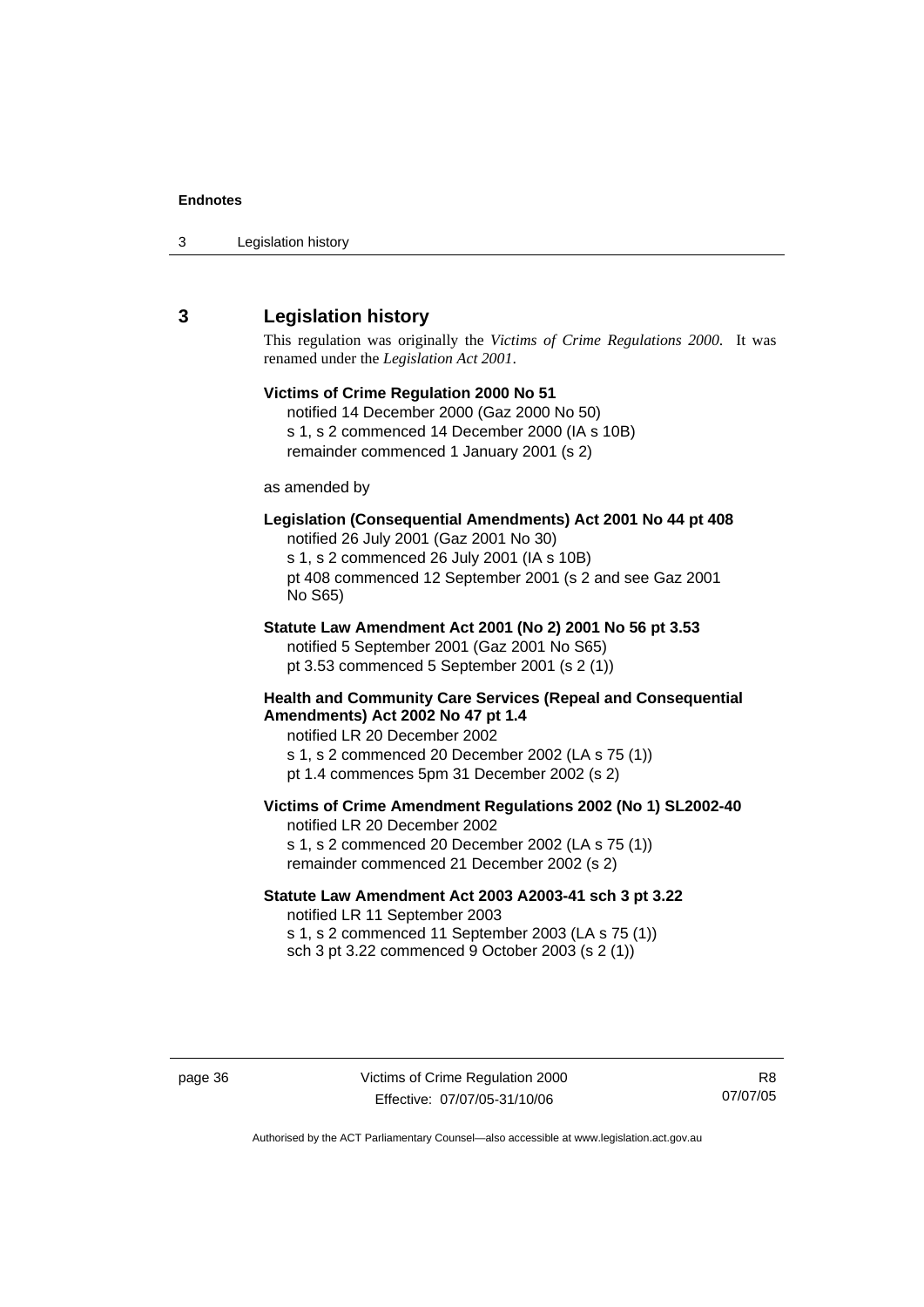#### **Statute Law Amendment Act 2003 (No 2) A2003-56 sch 3 pt 3.29**

notified LR 5 December 2003 s 1, s 2 commenced 5 December 2003 (LA s 75 (1)) sch 3 pt 3.29 commenced 19 December 2003 (s 2)

**Health Professionals Legislation Amendment Act 2004 A2004-39 sch 1 pt 1.9** 

notified LR 8 July 2004

s 1, s 2 commenced 8 July 2004 (LA s 75 (1))

sch 1 pt 1.9 commenced 7 July 2005 (s 2 and see Health Professionals Act 2004 A2004-38, s 2 and CN2005-11)

#### **4 Amendment history**

| Name of regulation<br>s 1                    | am R7 LA                                                                                                            |  |
|----------------------------------------------|---------------------------------------------------------------------------------------------------------------------|--|
| <b>Commencement</b><br>s <sub>2</sub>        | om Act 2001 No 44 amdt 1.4234                                                                                       |  |
| <b>Dictionary</b><br>s <sub>3</sub>          | am Act 2001 No 44 amdt 1.4235                                                                                       |  |
| <b>Notes</b><br>s <sub>4</sub>               | am Act 2001 No 44 amdt 1.4236                                                                                       |  |
| <b>Functions</b><br>s 6                      | am 2002 No 40 s 4; pars renum R3 LA (see 2002 No 40 s 5)                                                            |  |
| <b>Membership of board</b><br>s <sub>7</sub> | am A2003-41 amdt 3.489                                                                                              |  |
| Appointed members of board<br>s 8            | am Act 2001 No 44 amdt 1.4237, amdt 1.4238; 2002 No 40<br>s 6; A2003-41 amdt 3.490, amdt 3.491; A2003-56 amdt 3.279 |  |
| <b>Duration of appointment</b><br>s 11       | am Act 2001 No 44 amdt 1.4238; 2002 No 40 s 7; A2003-41<br>amdt 3.492                                               |  |
| s 12                                         | Term of appointment to be included in instrument of appointment etc.<br>om A2003-41 amdt 3.493                      |  |
| Responsible service agency<br>s 21           | am Act 2002 No 47 amdt 1.33                                                                                         |  |
| s 24                                         | Eligible victims under the victims services scheme<br>am A2003-41 amdt 3.494                                        |  |
|                                              |                                                                                                                     |  |

R8 07/07/05 Victims of Crime Regulation 2000 Effective: 07/07/05-31/10/06

page 37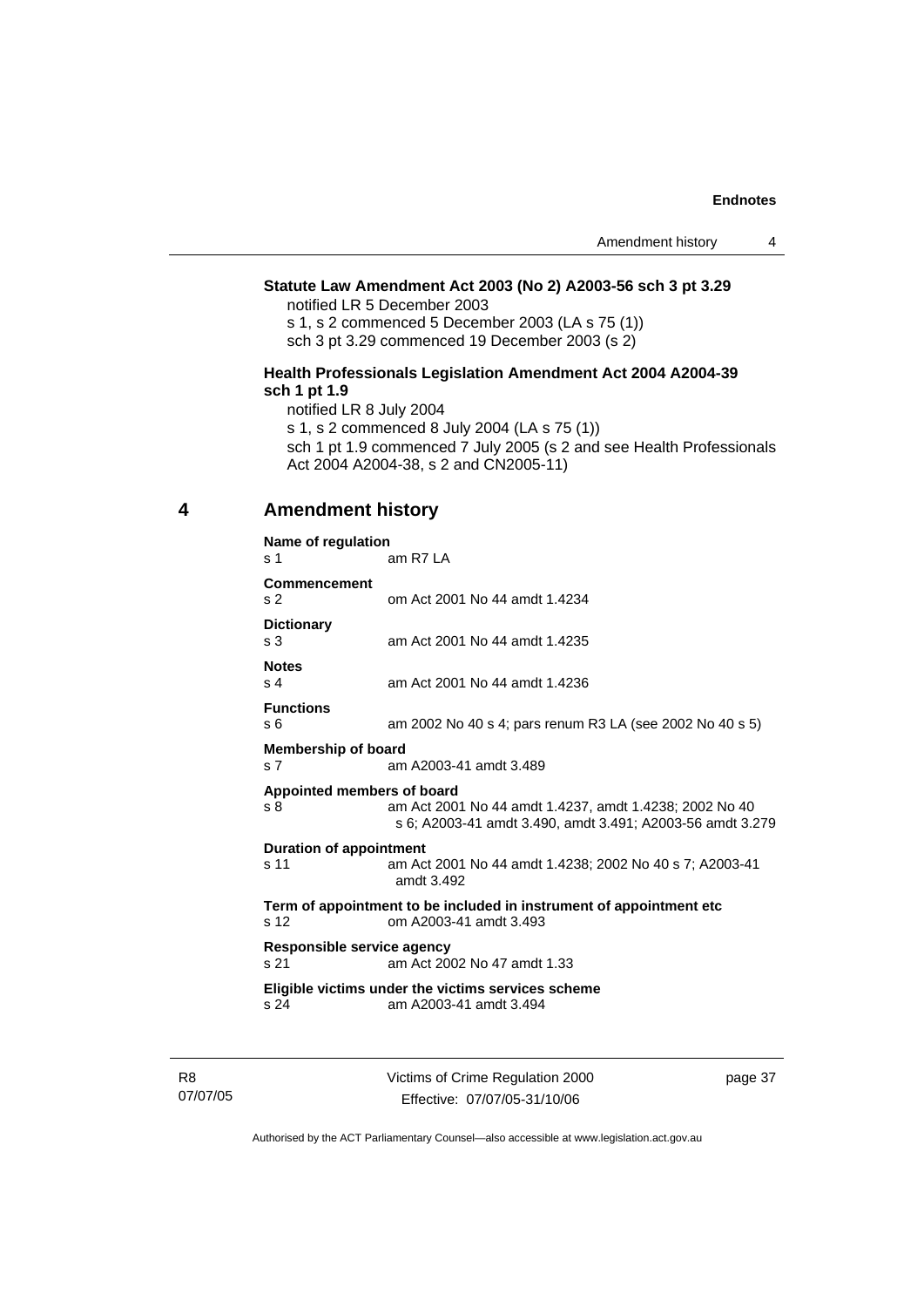| 4 | Amendment history                                                |                                                                                                                                                                         |
|---|------------------------------------------------------------------|-------------------------------------------------------------------------------------------------------------------------------------------------------------------------|
|   | How contact hours are provided<br>s 37<br>am A2003-41 amdt 3.495 |                                                                                                                                                                         |
|   | <b>Cancellation of approval</b><br>s 43                          | am 2002 No 40 s 8; pars renum R3 LA (see 2002 No 40 s 9)                                                                                                                |
|   | Annual reporting authority<br>s 49                               | am 2002 No 40 s 10                                                                                                                                                      |
|   | s 50                                                             | Determination of fees for services provided by approved service providers<br>sub Act 2001 No 44 amdt 1.4239                                                             |
|   | <b>Approved forms</b><br>s 51                                    | sub Act 2001 No 44 amdt 1.4239<br>am A2003-41 amdt 3.496                                                                                                                |
|   | <b>Modification of regulation</b><br>pt 5 hdg                    | exp 1 July 2001 (s 57)<br>ins A2004-39 amdt 1.40<br>exp on the day the Health Professionals Act 2004, s 136<br>expires (s 55)                                           |
|   | <b>Application of pt 5</b><br>s 52                               | exp 1 July 2001 (s 57)<br>ins A2004-39 amdt 1.40<br>exp on the day the Health Professionals Act 2004, s 136<br>expires (s 55)                                           |
|   | s 53                                                             | Dictionary, definition of health professional<br>om R1 (LRA)<br>ins A2004-39 amdt 1.40<br>exp on the day the Health Professionals Act 2004, s 136<br>expires (s 55)     |
|   | s 54                                                             | Dictionary, definition of psychologist<br>exp 1 July 2001 (s 57)<br>ins A2004-39 amdt 1.40<br>exp on the day the Health Professionals Act 2004, s 136<br>expires (s 55) |
|   | Expiry of pt 5<br>s 55                                           | exp 1 July 2001 (s 57)<br>ins A2004-39 amdt 1.40<br>exp on the day the Health Professionals Act 2004, s 136<br>expires (s 55)                                           |
|   | <b>Existing entitlements</b><br>s 56                             | exp 1 July 2001 (s 57)                                                                                                                                                  |
|   | <b>Expiration of pt 5</b><br>s 57                                | exp 1 July 2001 (s 57)                                                                                                                                                  |
|   |                                                                  |                                                                                                                                                                         |

page 38 Victims of Crime Regulation 2000 Effective: 07/07/05-31/10/06

R8 07/07/05